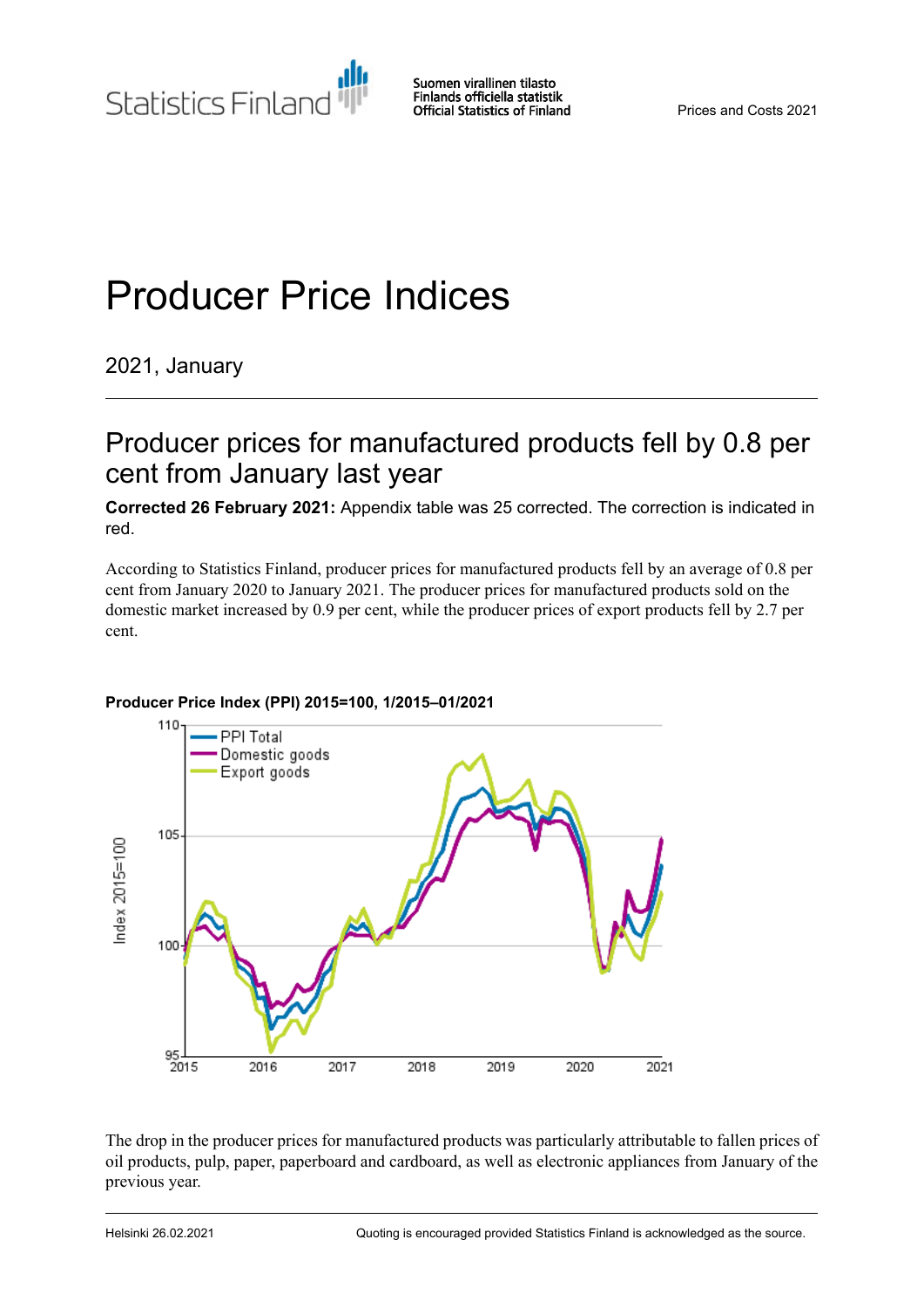The export price index fell by 2.6 per cent and the import price index by 3.3 per cent over the year. The basic price index for domestic supply went down by 0.6 per cent. The basic price index for domestic supply including taxes remained on average unchanged.

The drop in the export price index was particularly attributable to fallen prices of oil products, pulp, paper, paperboard and cardboard, as well as electronic appliances from January of the previous year. The fall in the import price index was, in turn, especially caused by lower prices of crude oil and oil products.

From December to January, producer prices for manufactured products rose by 1.4 per cent. Producer prices were particularly boosted by the risen prices of oil products compared with the previous month.

|                                                    | Index | Monthly change, % Annual change, % |        |
|----------------------------------------------------|-------|------------------------------------|--------|
| Producer Price Index, total                        | 103.7 | 1.4                                | $-0.8$ |
| - Producer Price Index, domestic goods             | 104.9 | 1.7                                | 0.9    |
| - Producer Price Index, export goods               | 102.4 | 1.1                                | $-2.7$ |
| <b>Export Price Index</b>                          | 102.2 | 1.1                                | $-2.6$ |
| Import Price Index                                 | 104.3 | 2.0                                | $-3.3$ |
| Basic Price Index for Domestic Supply              | 106.2 | 1.4                                | $-0.6$ |
| Basic Price Index for Domestic Supply, incl. taxes | 106.7 | 1.3                                | 0.0    |

#### **Producer Price Indices 2015=100, January 2021**

#### **Producer Price Indices 1949=100, January 2021**

|                              |      | Index Monthly change, % Annual change, % |        |
|------------------------------|------|------------------------------------------|--------|
| Production Price Index       | 1995 | 1.4                                      | $-0.8$ |
| <b>Export Price Index</b>    | 1697 | 11                                       | $-2.5$ |
| Import Price Index           | 1600 | 2.0                                      | $-3.3$ |
| Wholesale Price Index   2362 |      | 1.3                                      | 0.O    |

#### **Weight structures of producer price indices updated**

Producer price indices are annual chain indices, i.e. the weight structure of the indices is updated annually in January. The latest available data from National Accounts, the statistics on industrial output and Finnish Customs' statistics on foreign trade are used when preparing the weight structures. The latest data from the supply and use tables of the National Accounts concerned the year 2017. In respect of domestic supply, imports and exports these were raised by using the 2-digit level data for 2019 that were available from National Accounts. The most detailed level product group and enterprise weights are based on data from the foreign trade statistics of Finnish Customs and statistics on industrial output for 2019. In addition to the weight structure, product categories and the enterprise sample have also been updated.

Updating of the weight structure and sample improves the quality of the indices, because with their help, structural changes in production, exports and imports can be taken into account faster.

#### **Calculation of the consumer price of wood pellets was revised**

The calculation of the consumer price of wood pellets and the index based on the consumer price has been revised and the base year of the index has been changed to 2015=100. The sample and weight structure of consumer sales points in the index have been updated to correspond with the value data on consumer sales for 2018. The index data and the average price of wood pellets have been calculated with the new sample and weights starting from February 2020. November 2019 and data prior to this are based on the old sample and weights. The index is scaled so that the average for 2015 is 100. If necessary, the new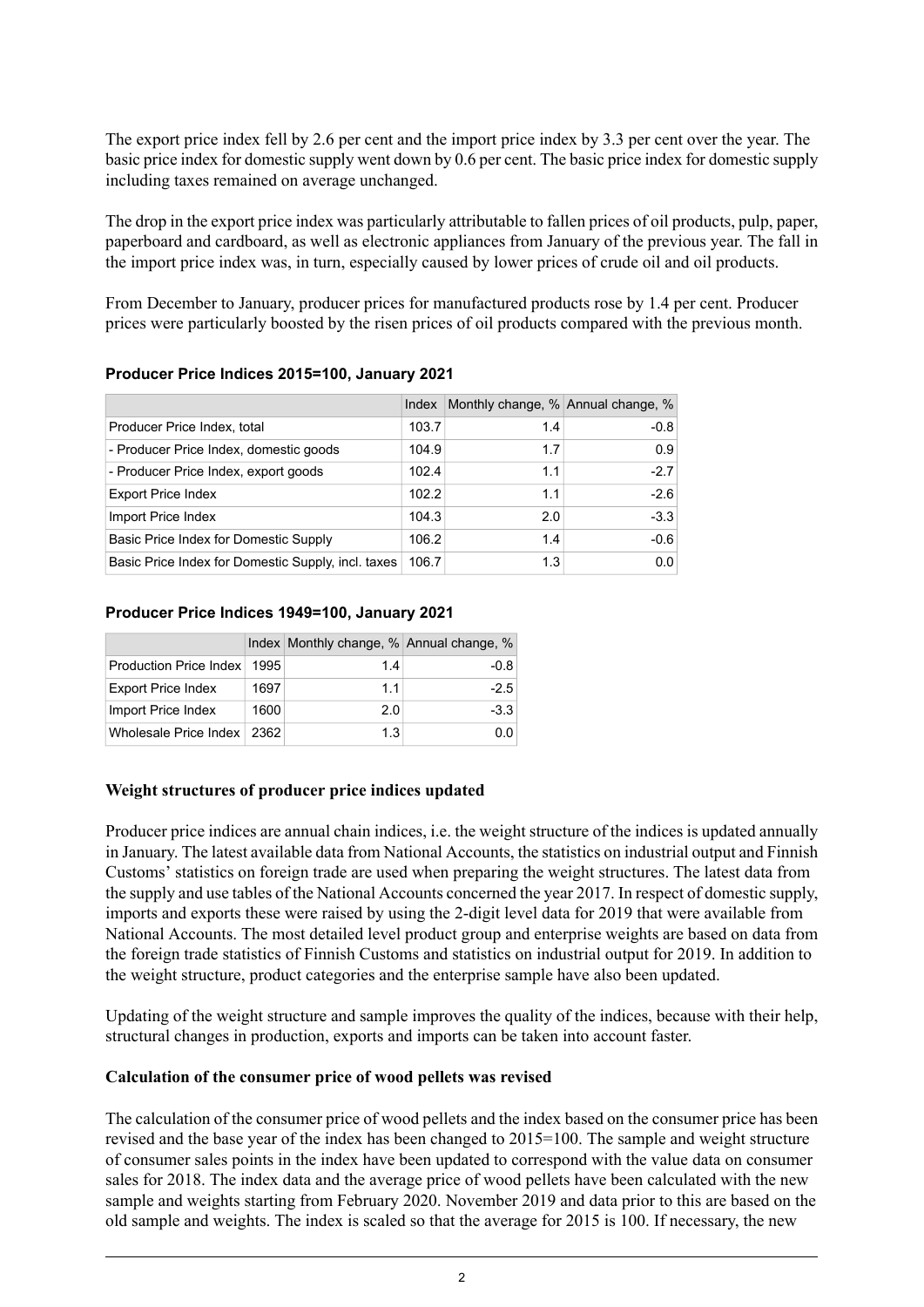point figures for the 2015=100 series can be scaled to point figures for the 2010=100 series by multiplying them with the chaining coefficient 1.05031.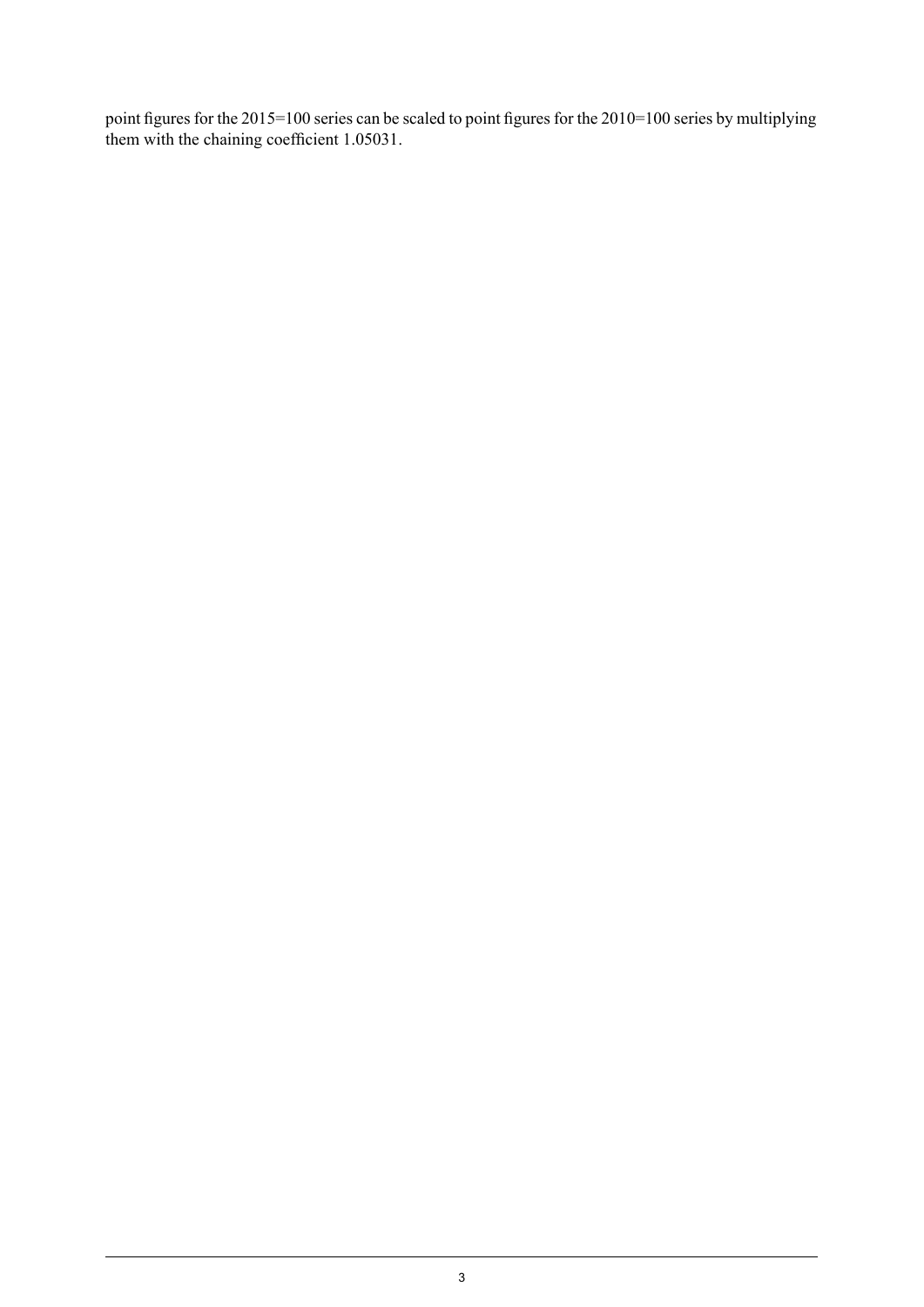## **Contents**

## **Tables**

## **Appendix tables**

| Appendix table 1. Producer Price Indices 2015=100, index numbers and year-on-year changes, January 20215       |  |
|----------------------------------------------------------------------------------------------------------------|--|
|                                                                                                                |  |
|                                                                                                                |  |
|                                                                                                                |  |
|                                                                                                                |  |
|                                                                                                                |  |
|                                                                                                                |  |
|                                                                                                                |  |
| Appendix table 9. Basic Price Index for Domestic Supply 2015=100 (CPA 2015), January 202110                    |  |
|                                                                                                                |  |
| Appendix table 11. Basic Price Index for Domestic Supply 2015=100 (CPA 2015), including taxes, January 2021.11 |  |
| Appendix table 12. Basic Price Index for Domestic Supply 2015=100 (MIG), including taxes, January 202111       |  |
|                                                                                                                |  |
|                                                                                                                |  |
|                                                                                                                |  |
|                                                                                                                |  |
|                                                                                                                |  |
|                                                                                                                |  |
|                                                                                                                |  |
|                                                                                                                |  |
|                                                                                                                |  |
| Appendix table 22. Basic Price Index for Domestic Supply 2010=100, including taxes, January 202115             |  |
|                                                                                                                |  |
|                                                                                                                |  |
|                                                                                                                |  |
| Appendix table 26. Basic Price Index for Domestic Supply 2000=100 (NACE-TOL 2002), January 202118              |  |

|--|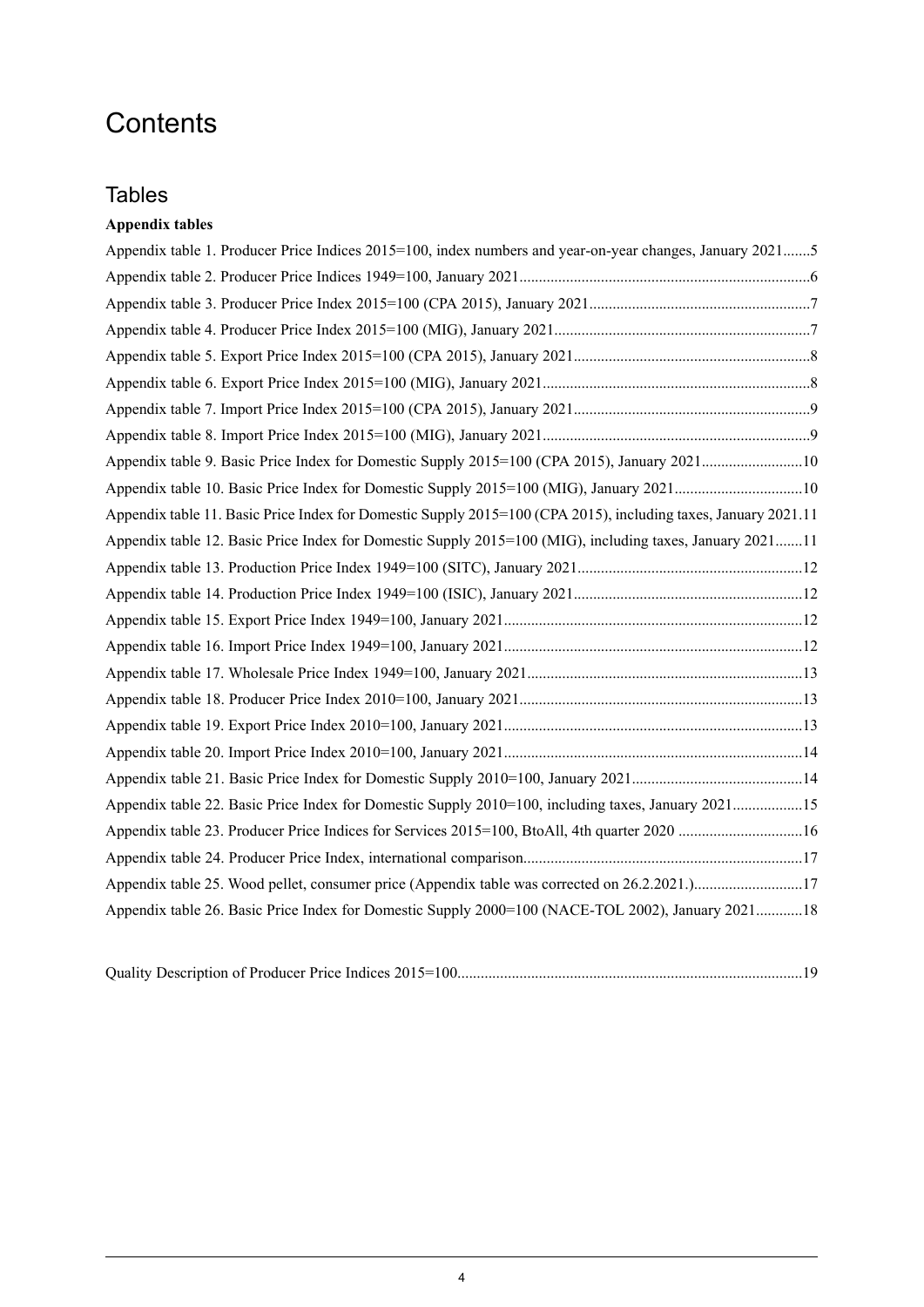## Appendix tables

#### <span id="page-4-0"></span>**Appendix table 1. Producer Price Indices 2015=100, index numbers and year-on-year changes, January 2021**

| Year and<br>month |                |       |        | Producer Price Index Basic Price Index for<br>Domestic Supply |        |       |        |       |         | Export Price Index Import Price Index Basic Price Index for<br>Domestic Supply, incl.<br>taxes |         |
|-------------------|----------------|-------|--------|---------------------------------------------------------------|--------|-------|--------|-------|---------|------------------------------------------------------------------------------------------------|---------|
|                   |                | Index | %/year | Index                                                         | %/year | Index | %/year | Index | %/year  | Index                                                                                          | %/year  |
| 2015 1-12         |                | 100.0 |        | 100.0                                                         |        | 100.0 |        | 100.0 |         | 100.0                                                                                          |         |
| 2016 1-12         |                | 97.7  | $-2.3$ | 98.4                                                          | $-1.6$ | 96.8  | $-3.2$ | 96.8  | $-3.2$  | 98.6                                                                                           | $-1.4$  |
| $2017$ 1-12       |                | 101.0 | 3.4    | 102.2                                                         | 3.8    | 101.2 | 4.5    | 103.7 | 7.2     | 102.1                                                                                          | 3.5     |
| 2018 1-12         |                | 105.6 | 4.6    | 106.6                                                         | 4.4    | 106.5 | 5.3    | 109.1 | 5.2     | 106.5                                                                                          | 4.3     |
| 2019 1-12         |                | 106.0 | 0.4    | 107.6                                                         | 0.9    | 106.4 | $-0.1$ | 108.4 | $-0.6$  | 107.5                                                                                          | 1.0     |
| 2020 1-12         |                | 101.1 | $-4.7$ | 103.8                                                         | $-3.6$ | 100.5 | $-5.5$ | 101.6 | $-6.3$  | 104.0                                                                                          | $-3.3$  |
|                   | 1              | 104.5 | $-1.6$ | 106.9                                                         | $-0.4$ | 104.9 | $-1.3$ | 107.9 | 0.1     | 106.7                                                                                          | $-0.6$  |
|                   | $\overline{2}$ | 103.4 | $-2.8$ | 106.0                                                         | $-1.5$ | 103.9 | $-2.3$ | 106.4 | $-1.8$  | 105.8                                                                                          | $-1.7$  |
|                   | 3              | 100.3 | $-5.6$ | 103.4                                                         | $-3.9$ | 99.8  | $-6.4$ | 101.0 | $-7.0$  | 103.4                                                                                          | $-3.9$  |
|                   | 4              | 98.9  | $-7.0$ | 101.6                                                         | $-6.0$ | 98.5  | $-7.8$ | 97.7  | $-10.8$ | 101.7                                                                                          | $-5.8$  |
|                   | 5              | 98.9  | $-7.1$ | 101.8                                                         | $-5.8$ | 98.7  | $-8.0$ | 99.2  | $-9.4$  | 102.0                                                                                          | $-5.5$  |
|                   | 6              | 100.7 | $-4.4$ | 103.2                                                         | $-3.6$ | 100.0 | $-5.8$ | 100.7 | $-6.6$  | 103.4                                                                                          | $-3.2$  |
|                   | $\overline{7}$ | 100.6 | $-5.0$ | 103.1                                                         | $-4.4$ | 100.6 | $-5.0$ | 101.2 | $-6.8$  | 103.2                                                                                          | $-4.3$  |
|                   | 8              | 101.4 | $-4.1$ | 103.9                                                         | $-3.3$ | 100.0 | $-5.4$ | 101.2 | $-5.9$  | 104.6                                                                                          | $-2.7$  |
|                   | 9              | 100.7 | $-5.3$ | 103.5                                                         | $-3.9$ | 99.4  | $-6.9$ | 100.5 | $-7.3$  | 104.1                                                                                          | $-3.4$  |
|                   | 10             | 100.5 | $-5.4$ | 103.4                                                         | $-3.6$ | 99.1  | $-7.1$ | 100.6 | $-6.6$  | 103.8                                                                                          | $-3.3$  |
|                   | 11             | 101.2 | $-4.6$ | 103.6                                                         | $-3.6$ | 100.3 | $-5.7$ | 100.6 | $-7.1$  | 104.0                                                                                          | $-3.2$  |
|                   | 12             | 102.2 | $-2.9$ | 104.7                                                         | $-2.5$ | 101.1 | $-4.4$ | 102.2 | $-6.0$  | 105.3                                                                                          | $-1.9$  |
| $2021$ 1          |                | 103.7 | $-0.8$ | 106.2                                                         | $-0.6$ | 102.2 | $-2.6$ | 104.3 | $-3.3$  | 106.7                                                                                          | $0.0\,$ |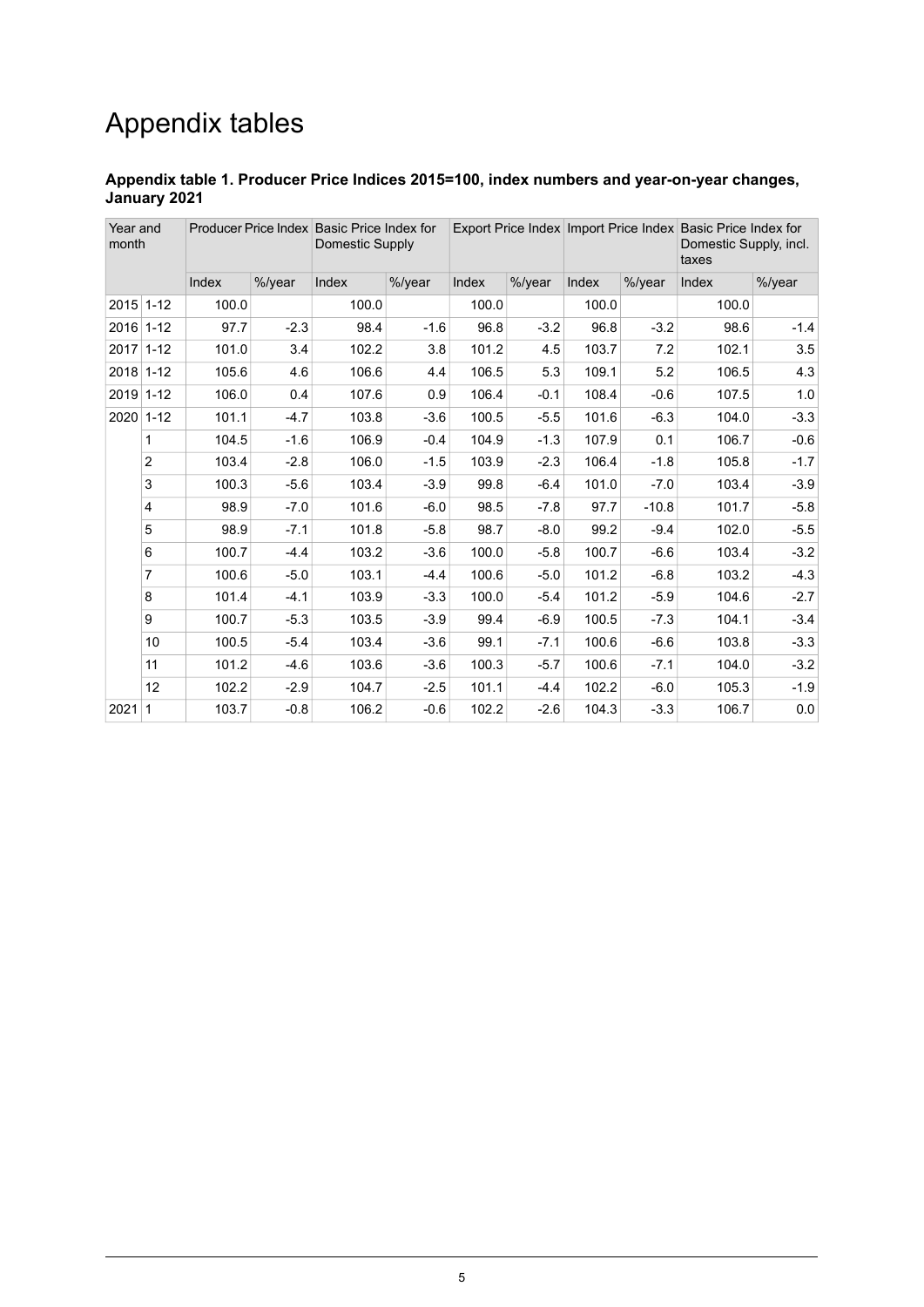|      |              | Year and month Production Price Index,<br>index |      | Export Price Index, index Import Price Index, index Wholesale Price Index, | index |
|------|--------------|-------------------------------------------------|------|----------------------------------------------------------------------------|-------|
| 2000 | $1 - 12$     | 1666                                            | 1686 | 1335                                                                       | 1701  |
| 2001 | $1 - 12$     | 1674                                            | 1668 | 1298                                                                       | 1706  |
| 2002 | $1 - 12$     | 1644                                            | 1617 | 1263                                                                       | 1693  |
| 2003 | $1 - 12$     | 1626                                            | 1562 | 1258                                                                       | 1695  |
| 2004 | $1 - 12$     | 1631                                            | 1570 | 1303                                                                       | 1711  |
| 2005 | $1 - 12$     | 1664                                            | 1599 | 1389                                                                       | 1768  |
| 2006 | $1 - 12$     | 1745                                            | 1665 | 1494                                                                       | 1872  |
| 2007 | $1 - 12$     | 1795                                            | 1706 | 1529                                                                       | 1938  |
| 2008 | $1 - 12$     | 1862                                            | 1724 | 1582                                                                       | 2027  |
| 2009 | $1 - 12$     | 1756                                            | 1566 | 1401                                                                       | 1893  |
| 2010 | $1 - 12$     | 1843                                            | 1633 | 1495                                                                       | 2000  |
| 2011 | $1 - 12$     | 1944                                            | 1714 | 1616                                                                       | 2169  |
| 2012 | $1 - 12$     | 1973                                            | 1719 | 1662                                                                       | 2234  |
| 2013 | $1 - 12$     | 1966                                            | 1691 | 1625                                                                       | 2258  |
| 2014 | $1 - 12$     | 1947                                            | 1673 | 1590                                                                       | 2234  |
| 2015 | $1 - 12$     | 1910                                            | 1651 | 1495                                                                       | 2172  |
| 2016 | $1 - 12$     | 1865                                            | 1603 | 1441                                                                       | 2147  |
| 2017 | $1 - 12$     | 1939                                            | 1678 | 1581                                                                       | 2252  |
| 2018 | $1 - 12$     | 2032                                            | 1768 | 1672                                                                       | 2357  |
| 2019 | $1 - 12$     | 2040                                            | 1766 | 1662                                                                       | 2380  |
| 2020 | $1 - 12$     | 1946                                            | 1669 | 1558                                                                       | 2302  |
| 2021 | $\mathbf{1}$ | 1995                                            | 1697 | 1600                                                                       | 2362  |

## <span id="page-5-0"></span>**Appendix table 2. Producer Price Indices 1949=100, January 2021**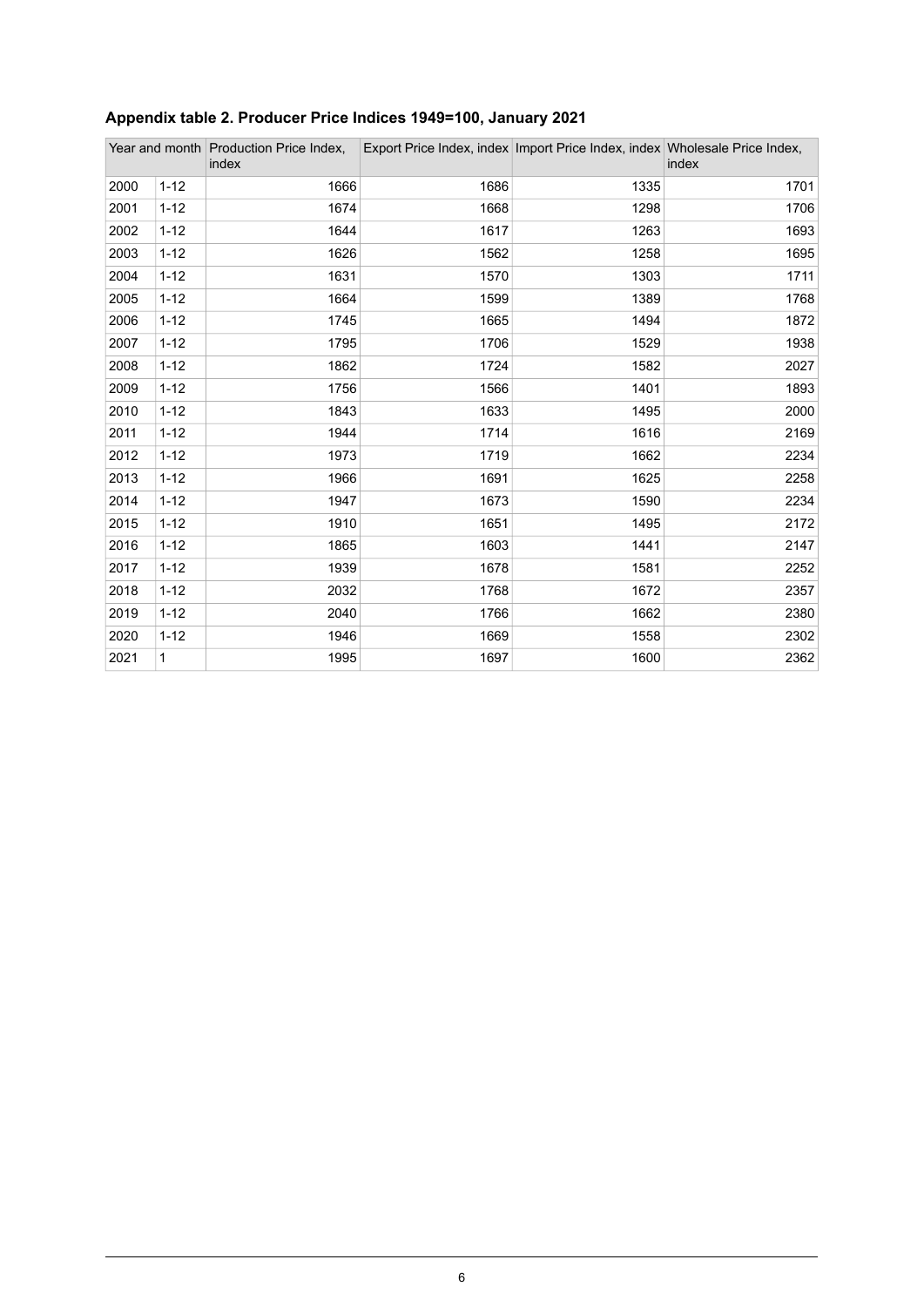## <span id="page-6-0"></span>**Appendix table 3. Producer Price Index 2015=100 (CPA 2015), January 2021**

| Commodity groups according to CPA 2015                                                                     | Domestic goods Export goods Total |       |       | Monthly change, Annual change,<br>$\%$ | $\%$   |
|------------------------------------------------------------------------------------------------------------|-----------------------------------|-------|-------|----------------------------------------|--------|
| <b>B-E</b> Total Index                                                                                     | 104.9                             | 102.4 | 103.7 | 1.4                                    | $-0.8$ |
| <b>B MINING AND QUARRYING</b>                                                                              |                                   |       | 107.0 | 4.4                                    | 8.9    |
| C MANUFACTURED PRODUCTS                                                                                    | 102.6                             | 102.2 | 102.3 | 1.2                                    | $-2.2$ |
| 10 Food products                                                                                           | 102.0                             | 103.6 | 102.3 | $-0.1$                                 | 0.6    |
| 11 Beverages                                                                                               | 109.5                             | 105.3 | 109.1 | 0.4                                    | 0.6    |
| 13 Textiles                                                                                                | 107.5                             | 93.4  | 100.9 | 0.4                                    | 0.3    |
| 14 Wearing apparel                                                                                         | 112.3                             | 104.1 | 107.2 | 0.6                                    | 3.0    |
| 16 Wood and of products of wood and cork,<br>except furniture; articles of straw and plaiting<br>materials | 110.3                             | 102.6 | 106.6 | 2.5                                    | 6.0    |
| 17 Paper and paper products                                                                                | 85.4                              | 96.3  | 93.5  | $-0.4$                                 | $-5.1$ |
| 171 Pulp, paper and paperboard                                                                             | 81.9                              | 96.2  | 93.1  | $-0.4$                                 | $-5.4$ |
| 172 Articles of paper and paperboard                                                                       | 97.9                              | 99.3  | 98.5  | $-0.5$                                 | $-1.3$ |
| 18 Printing and reproduction services of recorded<br>media                                                 |                                   |       | 89.3  | 0.8                                    | 0.0    |
| 20 Chemicals and chemical products                                                                         | 100.9                             | 115.1 | 110.5 | $-1.4$                                 | 0.1    |
| 22 Rubber and plastic products                                                                             | 100.6                             | 104.6 | 103.2 | 1.5                                    | 0.5    |
| 23 Other non-metallic mineral products                                                                     | 100.9                             | 94.4  | 99.5  | 0.0                                    | $-3.9$ |
| 24 Basic metals                                                                                            | 111.1                             | 106.9 | 107.0 | 3.4                                    | 2.9    |
| 25 Fabricated metal products, except machinery<br>and equipment                                            | 110.3                             | 114.6 | 110.9 | 1.6                                    | 1.3    |
| 26 Computer, electronic and optical products                                                               | 101.0                             | 93.7  | 94.7  | $-0.3$                                 | $-7.0$ |
| 265 Measuring, testing and navigating equipment;<br>watches and clocks                                     |                                   |       | 107.5 | 0.1                                    | 0.3    |
| 27 Electrical equipment                                                                                    | 100.5                             | 106.0 | 105.1 | 0.6                                    | $-0.2$ |
| 28 Machinery and equipment n.e.c.                                                                          | 103.9                             | 106.2 | 106.5 | 0.1                                    | 1.2    |
| 29 Motor vehicles, trailers and semi-trailers                                                              | 108.4                             | 104.0 | 105.3 | $-0.9$                                 | $-0.1$ |
| 31 Furniture                                                                                               | 110.4                             | 104.9 | 109.8 | 0.0                                    | 2.4    |
| 33 Repair and installation services of machinery<br>and equipment                                          |                                   |       | 106.1 | $-0.5$                                 | $-0.5$ |
| 35 Electricity, gas, steam and air conditioning                                                            | 119.2                             | 172.4 | 119.6 | 3.6                                    | 12.7   |
| 36 Natural water; water treatment and supply<br>services                                                   |                                   |       | 103.8 | 2.6                                    | 2.5    |

## <span id="page-6-1"></span>**Appendix table 4. Producer Price Index 2015=100 (MIG), January 2021**

| Main Industrial Groupings (MIG) Domestic goods Export goods Total |       |       |       | Monthly change, % Annual change, % |        |
|-------------------------------------------------------------------|-------|-------|-------|------------------------------------|--------|
| Intermediate goods                                                | 102.1 | 104.9 | 103.5 | 1.0                                | 0.1    |
| Capital goods                                                     | 106.2 | 103.7 | 105.1 | 0.2                                | $-0.1$ |
| Durable consumer goods                                            | 109.8 | 101.3 | 108.6 | 0.4                                | 2.5    |
| Non-durable consumer goods                                        | 103.0 | 101.8 | 102.7 | 0.2                                | 1.0    |
| Energy                                                            | 110.5 |       |       |                                    |        |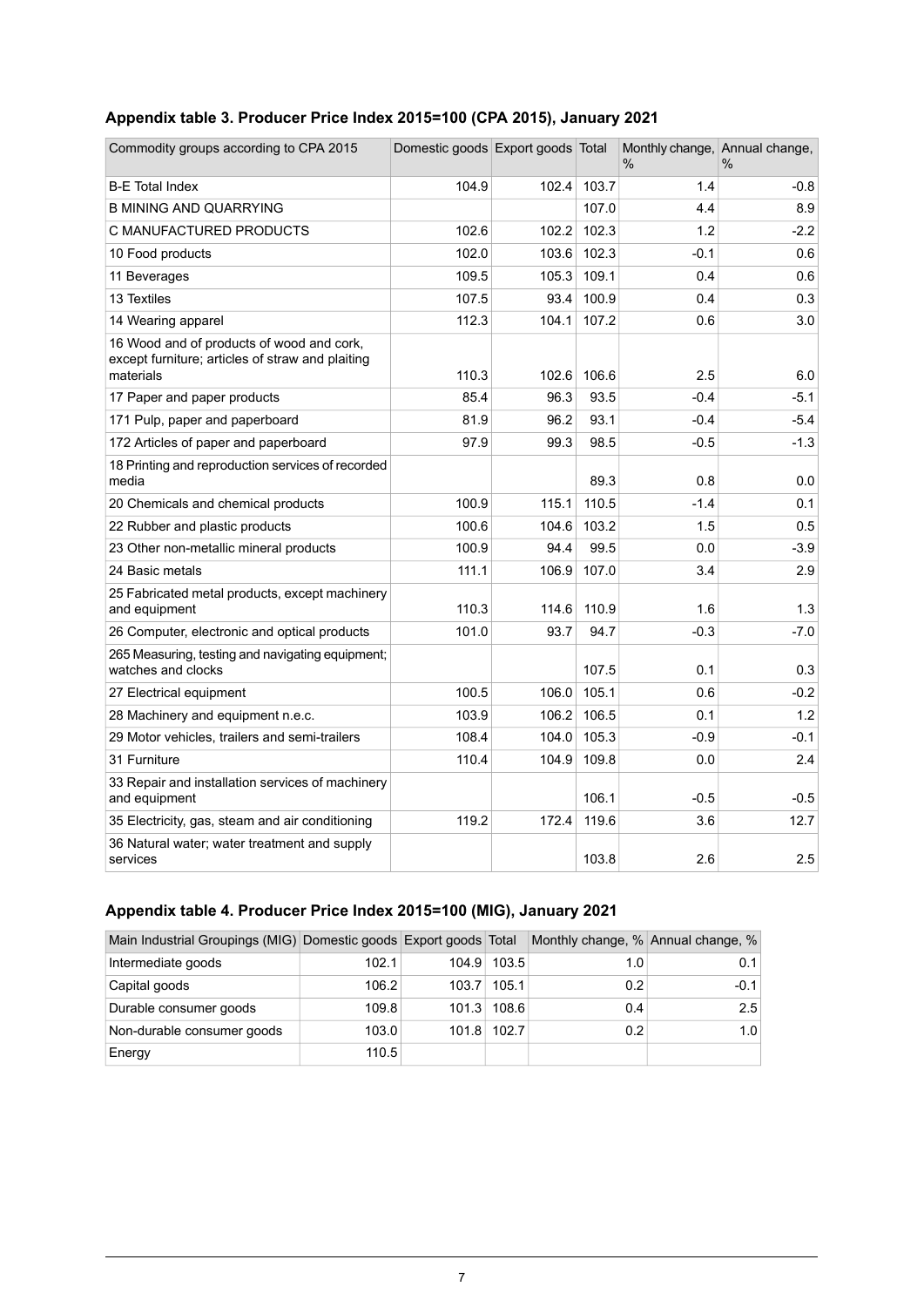| Commodity groups according to CPA 2015                                                                  | Index | Monthly change, % Annual change, % |        |
|---------------------------------------------------------------------------------------------------------|-------|------------------------------------|--------|
| A-E Total Index                                                                                         | 102.2 | 1.1                                | $-2.6$ |
| A PRODUCTS OF AGRICULTURE, FORESTRY AND FISHING                                                         | 81.4  | 0.0                                | 11.2   |
| C MANUFACTURED PRODUCTS                                                                                 | 102.2 | 0.9                                | $-2.9$ |
| 10 Food products                                                                                        | 103.6 | 0.0                                | $-0.5$ |
| 11 Beverages                                                                                            | 105.3 | 1.7                                | 1.0    |
| 13 Textiles                                                                                             | 93.4  | 0.4                                | $-1.3$ |
| 14 Wearing apparel                                                                                      | 104.1 | 0.5                                | 3.1    |
| 16 Wood and of products of wood and cork, except furniture; articles of<br>straw and plaiting materials | 102.6 | 3.5                                | 9.2    |
| 17 Paper and paper products                                                                             | 96.3  | $-0.1$                             | $-5.2$ |
| 171 Pulp, paper and paperboard                                                                          | 96.2  | $-0.1$                             | $-5.3$ |
| 172 Articles of paper and paperboard                                                                    | 99.3  | $-1.0$                             | $-2.2$ |
| 20 Chemicals and chemical products                                                                      | 115.1 | $-2.3$                             | $-0.1$ |
| 22 Rubber and plastic products                                                                          | 104.6 | 1.1                                | 0.3    |
| 23 Other non-metallic mineral products                                                                  | 94.4  | 6.7                                | $-8.9$ |
| 24 Basic metals                                                                                         | 106.9 | 3.1                                | 1.9    |
| 25 Fabricated metal products, except machinery and equipment                                            | 114.6 | 2.4                                | 6.0    |
| 26 Computer, electronic and optical products                                                            | 93.7  | $-0.5$                             | $-7.9$ |
| 27 Electrical equipment                                                                                 | 106.0 | 0.6                                | $-0.6$ |
| 28 Machinery and equipment n.e.c.                                                                       | 106.2 | 0.1                                | 1.3    |
| 29 Motor vehicles, trailers and semi-trailers                                                           | 104.0 | $-1.3$                             | $-1.4$ |
| 31 Furniture                                                                                            | 104.9 | 0.0                                | 2.8    |
| 35 Electricity, gas, steam and air conditioning                                                         | 172.4 | 23.6                               | 58.3   |

## <span id="page-7-0"></span>**Appendix table 5. Export Price Index 2015=100 (CPA 2015), January 2021**

## <span id="page-7-1"></span>**Appendix table 6. Export Price Index 2015=100 (MIG), January 2021**

| Main Industrial Groupings (MIG) Index   Monthly change, % Annual change, % |       |     |        |
|----------------------------------------------------------------------------|-------|-----|--------|
| Intermediate goods                                                         | 104.9 | 0.9 | -0.2   |
| Capital goods                                                              | 103.7 | 0.1 | $-0.5$ |
| Durable consumer goods                                                     | 101.3 | 0.7 | 2.1    |
| Non-durable consumer goods                                                 | 101.8 | 0.8 | -0.6   |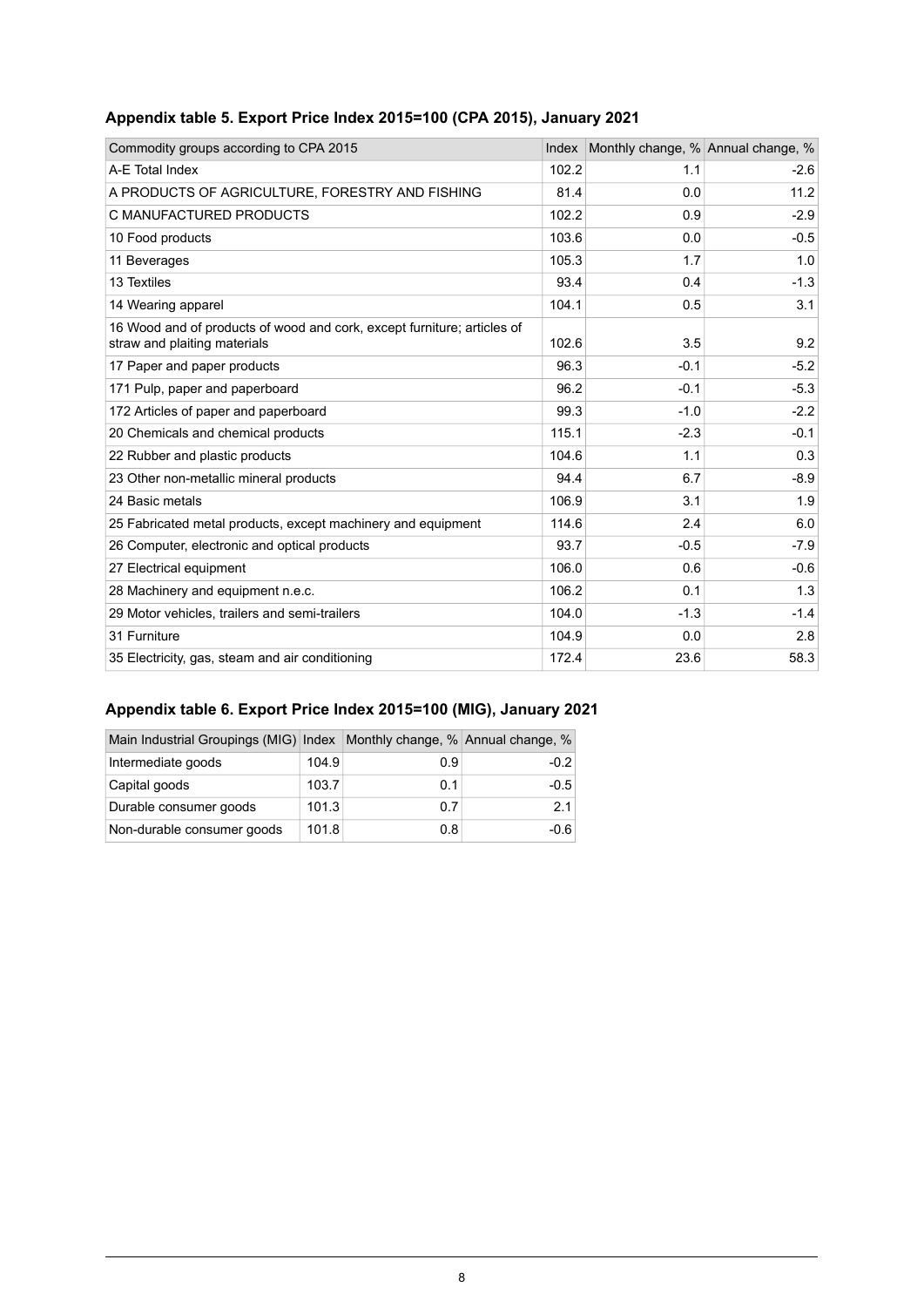| Commodity groups according to CPA 2015                                                                  | Index | Monthly change, % Annual change, % |         |
|---------------------------------------------------------------------------------------------------------|-------|------------------------------------|---------|
| A-E Total Index                                                                                         | 104.3 | 2.0                                | $-3.3$  |
| A PRODUCTS OF AGRICULTURE, FORESTRY AND FISHING                                                         | 90.2  | 1.6                                | $-10.5$ |
| C MANUFACTURED PRODUCTS                                                                                 | 101.2 | 1.1                                | $-1.8$  |
| 10 Food products                                                                                        | 107.4 | 2.8                                | 6.2     |
| 11 Beverages                                                                                            | 105.4 | $-0.2$                             | $-1.1$  |
| 13 Textiles                                                                                             | 101.3 | 1.1                                | $-0.7$  |
| 14 Wearing apparel                                                                                      | 96.2  | $-1.8$                             | $-5.0$  |
| 16 Wood and of products of wood and cork, except furniture; articles of<br>straw and plaiting materials | 107.3 | $-1.2$                             | $-2.0$  |
| 17 Paper and paper products                                                                             | 100.1 | 0.3                                | $-3.6$  |
| 171 Pulp, paper and paperboard                                                                          | 98.0  | 0.6                                | $-4.3$  |
| 172 Articles of paper and paperboard                                                                    | 103.5 | $-0.2$                             | $-2.4$  |
| 20 Chemicals and chemical products                                                                      | 101.1 | 1.2                                | $-3.2$  |
| 22 Rubber and plastic products                                                                          | 97.1  | 0.4                                | $-3.7$  |
| 23 Other non-metallic mineral products                                                                  | 102.5 | 0.4                                | $-0.9$  |
| 24 Basic metals                                                                                         | 107.8 | 4.0                                | 6.0     |
| 244 Basic precious and other non-ferrous metals                                                         | 115.7 | 4.4                                | 14.5    |
| 25 Fabricated metal products, except machinery and equipment                                            | 99.5  | 1.2                                | $-1.0$  |
| 26 Computer, electronic and optical products                                                            | 94.3  | 0.1                                | $-2.5$  |
| 27 Electrical equipment                                                                                 | 100.9 | 0.9                                | $-0.6$  |
| 28 Machinery and equipment n.e.c.                                                                       | 102.8 | 0.2                                | $-0.1$  |
| 29 Motor vehicles, trailers and semi-trailers                                                           | 104.2 | 0.4                                | 1.2     |
| 30 Other transport equipment                                                                            | 100.0 | 0.1                                | $-4.6$  |
| 31 Furniture                                                                                            | 103.7 | $-0.2$                             | $-2.2$  |
| 35 Electricity, gas, steam and air conditioning                                                         | 160.1 | 22.8                               | 62.9    |

## <span id="page-8-0"></span>**Appendix table 7. Import Price Index 2015=100 (CPA 2015), January 2021**

## <span id="page-8-1"></span>**Appendix table 8. Import Price Index 2015=100 (MIG), January 2021**

| Main Industrial Groupings (MIG) Index   Monthly change, % Annual change, % |       |      |         |
|----------------------------------------------------------------------------|-------|------|---------|
| Intermediate goods                                                         | 103.1 | 1.7  | $-0.4$  |
| Capital goods                                                              | 101.0 | 0.3  | $-0.6$  |
| Durable consumer goods                                                     | 94.8  | 0.0  | $-2.0$  |
| Non-durable consumer goods                                                 | 104.1 | 0.7  | 1.5     |
| Energy                                                                     | 99.3  | 10.3 | $-16.3$ |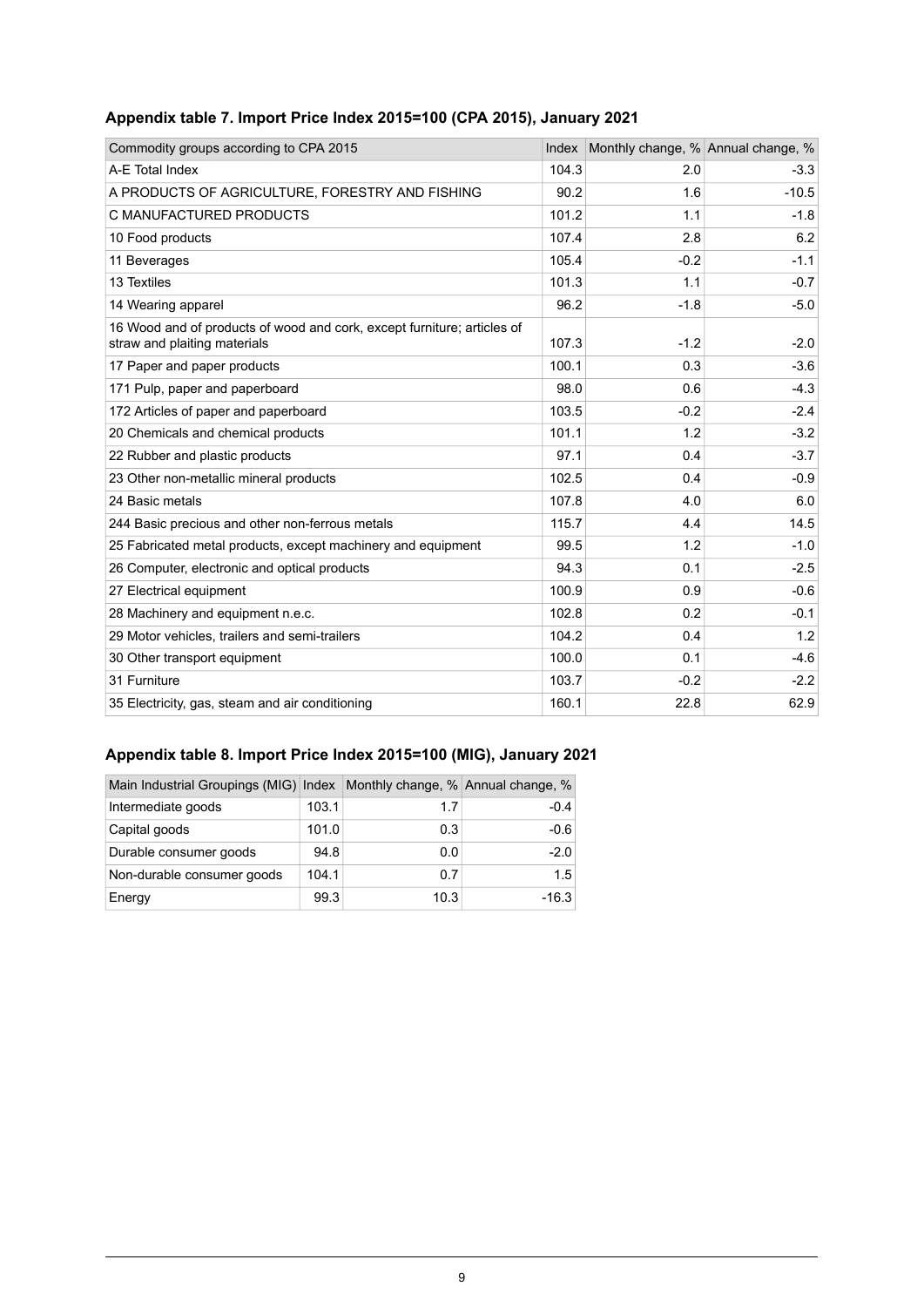## <span id="page-9-0"></span>**Appendix table 9. Basic Price Index for Domestic Supply 2015=100 (CPA 2015), January 2021**

| Commodity groups according to CPA 2015                                                                     | Domestic goods   Import goods   Total |       |       | Monthly<br>change, % | Annual change,<br>$\%$ |
|------------------------------------------------------------------------------------------------------------|---------------------------------------|-------|-------|----------------------|------------------------|
| A-F Total Index                                                                                            | 108.0                                 | 104.3 | 106.2 | 1.4                  | $-0.6$                 |
| A PRODUCTS OF AGRICULTURE, FORESTRY<br><b>AND FISHING</b>                                                  | 106.4                                 | 90.1  | 103.4 | 0.0                  | 0.8                    |
| <b>B MINING AND QUARRYING</b>                                                                              |                                       |       | 98.7  | 7.4                  | $-13.3$                |
| C MANUFACTURED PRODUCTS                                                                                    | 102.6                                 | 101.1 | 101.9 | 1.3                  | $-1.6$                 |
| 10 Food products                                                                                           | 102.0                                 | 107.2 | 103.5 | 0.8                  | 2.4                    |
| 11 Beverages                                                                                               | 109.5                                 | 105.6 | 107.8 | 0.0                  | $-0.1$                 |
| 13 Textiles                                                                                                | 107.5                                 | 101.2 | 103.2 | 0.9                  | $-0.1$                 |
| 14 Wearing apparel                                                                                         | 112.3                                 | 95.9  | 97.3  | $-1.7$               | $-4.6$                 |
| 16 Wood and of products of wood and cork,<br>except furniture; articles of straw and plaiting<br>materials | 110.3                                 | 107.5 | 110.1 | 1.5                  | 3.0                    |
| 17 Paper and paper products                                                                                | 85.4                                  | 100.1 | 89.1  | $-1.1$               | $-4.6$                 |
| 171 Pulp, paper and paperboard                                                                             | 81.9                                  | 98.0  | 85.4  | $-1.5$               | $-5.9$                 |
| 172 Articles of paper and paperboard                                                                       | 97.9                                  | 103.5 | 99.8  | $-0.3$               | $-1.4$                 |
| 18 Printing and reproduction services of recorded<br>media                                                 |                                       |       | 92.5  | 0.8                  | $-0.2$                 |
| 20 Chemicals and chemical products                                                                         | 100.9                                 | 101.1 | 100.9 | 1.2                  | $-2.1$                 |
| 22 Rubber and plastic products                                                                             | 100.6                                 | 97.3  | 98.8  | 1.0                  | $-1.8$                 |
| 23 Other non-metallic mineral products                                                                     | 100.9                                 | 102.5 | 101.3 | $-0.7$               | $-2.1$                 |
| 24 Basic metals                                                                                            | 111.1                                 | 107.5 | 110.0 | 3.9                  | 5.6                    |
| 25 Fabricated metal products, except machinery<br>and equipment                                            | 110.3                                 | 99.7  | 107.1 | 1.4                  | $-0.1$                 |
| 26 Computer, electronic and optical products                                                               | 101.0                                 | 94.2  | 94.6  | 0.1                  | $-2.7$                 |
| 27 Electrical equipment                                                                                    | 100.5                                 | 100.8 | 100.9 | 0.8                  | $-0.3$                 |
| 28 Machinery and equipment n.e.c.                                                                          | 103.9                                 | 102.9 | 103.4 | 0.3                  | 0.1                    |
| 29 Motor vehicles, trailers and semi-trailers                                                              | 108.4                                 | 104.1 | 104.4 | 0.4                  | 1.4                    |
| 31 Furniture                                                                                               | 110.4                                 | 103.7 | 107.9 | $-0.1$               | 0.6                    |
| 33 Repair and installation services of machinery<br>and equipment                                          |                                       |       | 106.1 | $-0.5$               | $-0.5$                 |
| 35 Electricity, gas, steam and air conditioning                                                            | 119.2                                 | 160.1 | 121.5 | 4.9                  | 15.7                   |
| 36 Natural water; water treatment and supply<br>services                                                   |                                       |       | 103.8 | 2.6                  | 2.5                    |

## <span id="page-9-1"></span>**Appendix table 10. Basic Price Index for Domestic Supply 2015=100 (MIG), January 2021**

| Main Industrial Groupings (MIG) Domestic goods Import goods Total |       |       |       | Monthly change, % Annual change, % |        |
|-------------------------------------------------------------------|-------|-------|-------|------------------------------------|--------|
| Intermediate goods                                                | 102.1 | 103.0 | 102.7 | 1.3                                | 0.1    |
| Capital goods                                                     | 106.2 | 101.0 | 103.0 | 0.3                                | $-0.2$ |
| Durable consumer goods                                            | 109.8 | 94.5  | 99.7  | 0.1                                | $-0.5$ |
| Non-durable consumer goods                                        | 103.0 | 103.9 | 103.3 | 0.3                                | 1.4    |
| Energy                                                            | 110.5 | 99.3  | 105.9 | 7.8                                | $-6.6$ |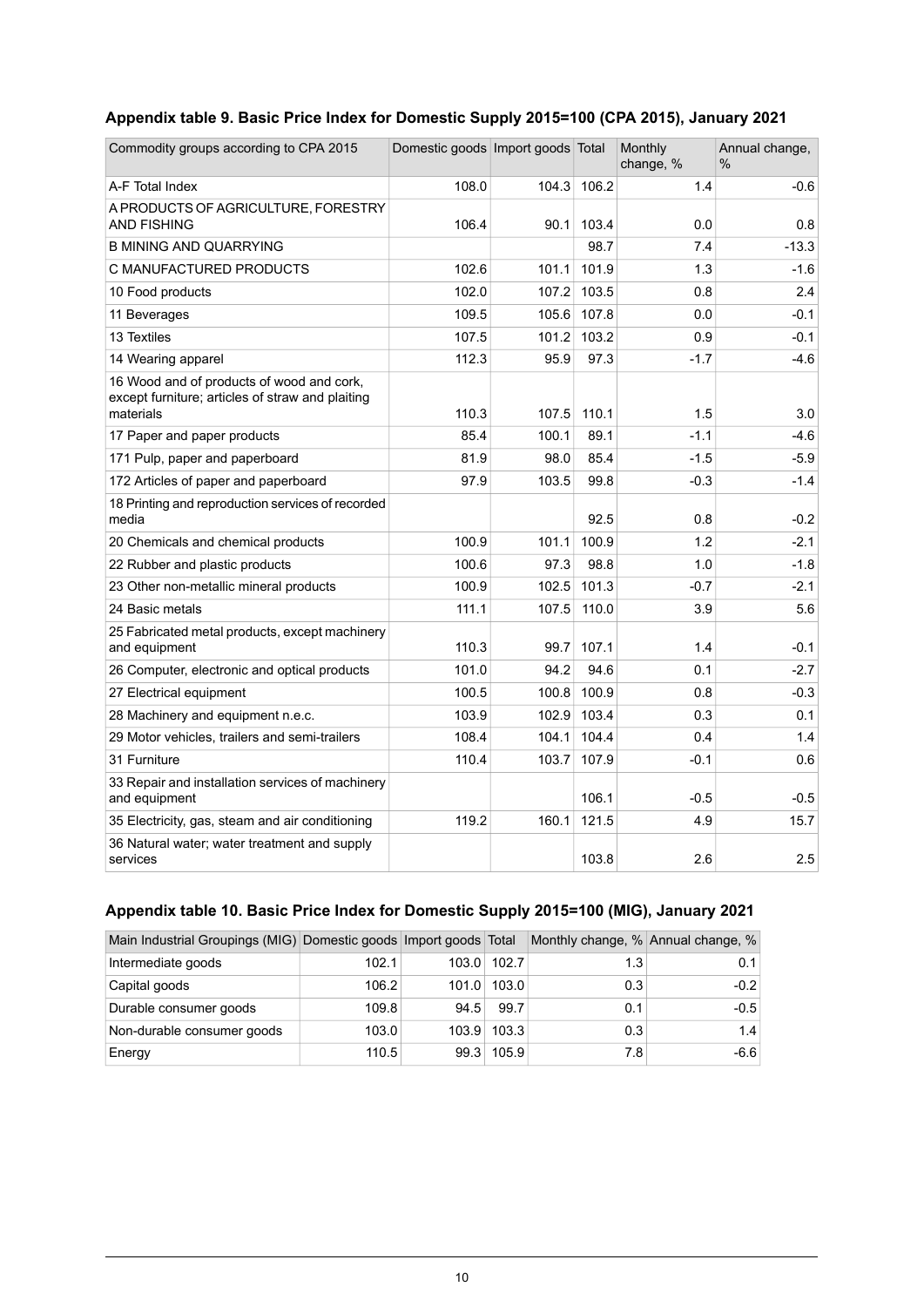#### <span id="page-10-0"></span>**Appendix table 11. Basic Price Index for Domestic Supply 2015=100 (CPA 2015), including taxes, January 2021**

| Commodity groups according to CPA 2015                                                                     | Domestic goods Import goods Total |       |       | Monthly change, Annual change,<br>$\%$ | $\%$    |
|------------------------------------------------------------------------------------------------------------|-----------------------------------|-------|-------|----------------------------------------|---------|
| A-E Total Index                                                                                            | 108.0                             | 105.9 | 106.7 | 1.3                                    | 0.0     |
| A PRODUCTS OF AGRICULTURE, FORESTRY<br><b>AND FISHING</b>                                                  | 106.4                             | 90.2  | 103.5 | $-0.1$                                 | 0.9     |
| <b>B MINING AND QUARRYING</b>                                                                              |                                   |       | 101.5 | 6.5                                    | $-12.3$ |
| C MANUFACTURED PRODUCTS                                                                                    | 104.2                             | 102.8 | 103.5 | 1.4                                    | $-0.6$  |
| 10 Food products                                                                                           | 101.2                             | 106.1 | 102.6 | 0.8                                    | 2.4     |
| 11 Beverages                                                                                               | 115.9                             | 114.7 | 115.4 | 1.4                                    | 1.5     |
| 13 Textiles                                                                                                | 107.5                             | 101.2 | 103.2 | 0.9                                    | $-0.1$  |
| 14 Wearing apparel                                                                                         | 112.3                             | 95.9  | 97.3  | $-1.7$                                 | $-4.6$  |
| 16 Wood and of products of wood and cork,<br>except furniture; articles of straw and plaiting<br>materials | 110.3                             | 107.9 | 110.1 | 1.5                                    | 3.1     |
| 17 Paper and paper products                                                                                | 85.4                              | 100.2 | 89.1  | $-1.1$                                 | $-4.5$  |
| 171 Pulp, paper and paperboard                                                                             | 81.9                              | 98.1  | 85.4  | $-1.5$                                 | $-5.8$  |
| 172 Articles of paper and paperboard                                                                       | 97.9                              | 103.5 | 99.8  | $-0.3$                                 | $-1.4$  |
| 20 Chemicals and chemical products                                                                         | 100.9                             | 101.0 | 100.9 | 1.2                                    | $-2.2$  |
| 22 Rubber and plastic products                                                                             | 100.6                             | 97.3  | 98.8  | 1.0                                    | $-1.7$  |
| 23 Other non-metallic mineral products                                                                     | 101.1                             | 102.5 | 101.4 | $-0.8$                                 | $-2.1$  |
| 24 Basic metals                                                                                            | 111.1                             | 107.5 | 110.0 | 3.9                                    | 5.6     |
| 25 Fabricated metal products, except machinery<br>and equipment                                            | 110.2                             | 99.7  | 107.1 | 1.4                                    | $-0.1$  |
| 26 Computer, electronic and optical products                                                               | 101.0                             | 94.2  | 94.6  | 0.1                                    | $-2.7$  |
| 27 Electrical equipment                                                                                    | 100.5                             | 100.8 | 100.9 | 0.8                                    | $-0.3$  |
| 28 Machinery and equipment n.e.c.                                                                          | 104.3                             | 102.9 | 103.5 | 0.3                                    | 0.3     |
| 29 Motor vehicles, trailers and semi-trailers                                                              | 110.1                             | 94.7  | 95.9  | 0.4                                    | 1.4     |
| 31 Furniture                                                                                               | 110.4                             | 103.7 | 107.9 | $-0.1$                                 | 0.6     |
| 33 Repair and installation services of machinery<br>and equipment                                          |                                   |       | 106.1 | $-0.5$                                 | $-0.5$  |
| 35 Electricity, gas, steam and air conditioning                                                            | 115.6                             | 160.1 | 118.5 | 5.8                                    | 18.8    |
| 36 Natural water; water treatment and supply<br>services                                                   |                                   |       | 103.8 | 2.6                                    | 2.5     |

#### <span id="page-10-1"></span>**Appendixtable12. Basic PriceIndexfor Domestic Supply2015=100(MIG), including taxes,January 2021**

| Main Industrial Groupings (MIG) Domestic goods Import goods Total |       |       |       | Monthly change, % Annual change, % |        |
|-------------------------------------------------------------------|-------|-------|-------|------------------------------------|--------|
| Intermediate goods                                                | 102.1 | 103.0 | 102.7 | 1.3                                | 0.1    |
| Capital goods                                                     | 106.4 | 98.2  | 101.3 | 0.3                                | $-0.1$ |
| Durable consumer goods                                            | 109.8 | 94.8  | 99.7  | 0.1                                | $-0.4$ |
| Non-durable consumer goods                                        | 103.6 | 111.3 | 107.4 | 0.7                                | 2.0    |
| Energy                                                            | 112.3 | 107.8 | 110.7 | 6.8                                | $-0.9$ |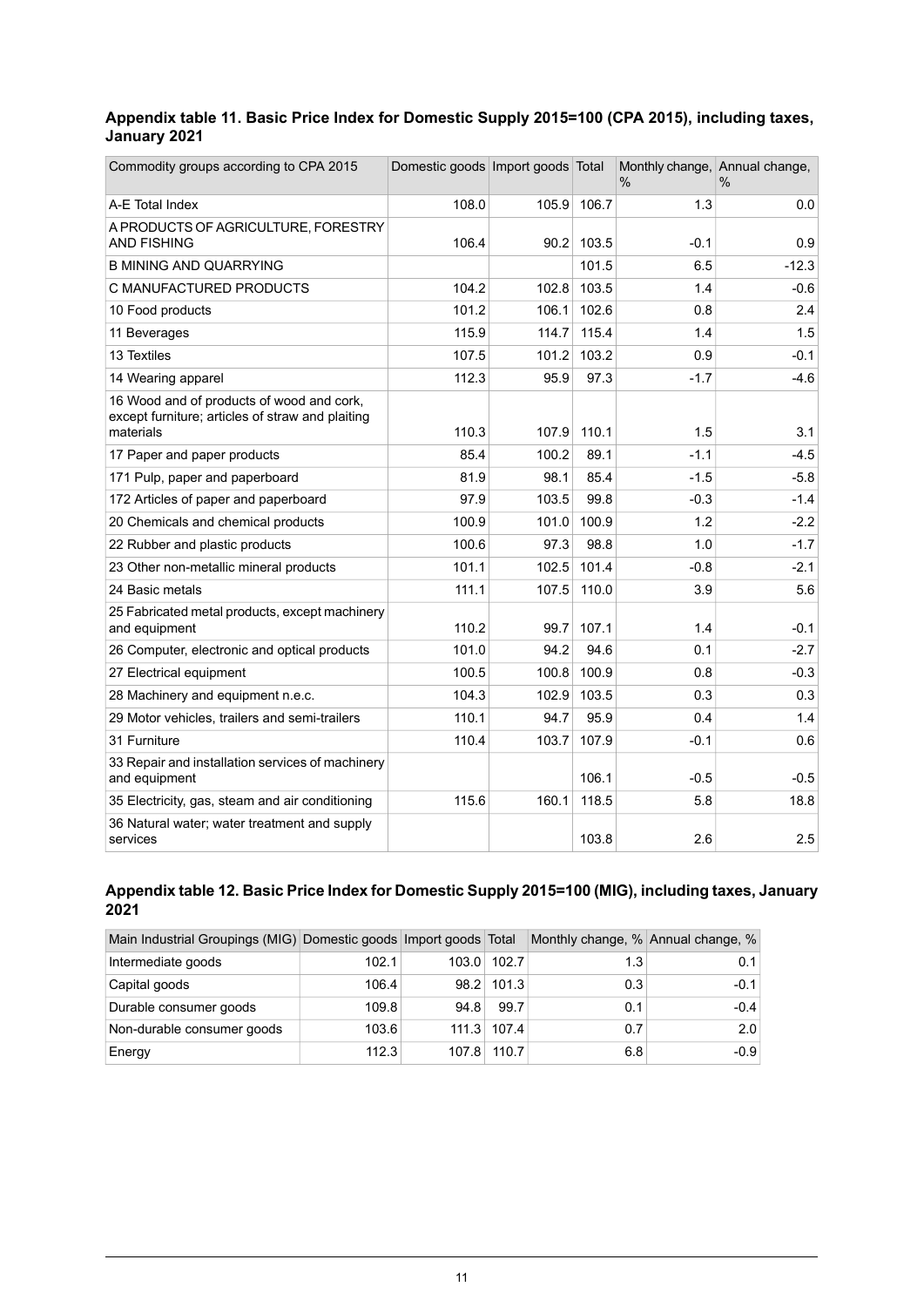<span id="page-11-0"></span>

| Appendix table 13. Production Price Index 1949=100 (SITC), January 2021 |  |  |  |  |  |
|-------------------------------------------------------------------------|--|--|--|--|--|
|-------------------------------------------------------------------------|--|--|--|--|--|

| Commodity groups (SITC)                            | Domestic<br>goods | Export goods Total |      | Monthly change, % Annual change, % |        |
|----------------------------------------------------|-------------------|--------------------|------|------------------------------------|--------|
| 0-8 Total index                                    | 2300              | 1733               | 1995 | 1.4                                | $-0.8$ |
| 0 Food                                             |                   |                    | 1834 | $-0.1$                             | 0.6    |
| 7 Machinery and transport equipment                |                   |                    | 1420 | 0.1                                | $-0.4$ |
| 71 Machinery (other than electric)                 |                   |                    | 3069 | $-0.1$                             | 0.1    |
| 72 Electric machinery, apparatus and<br>appliances |                   |                    | 377  | 0.3                                | $-3.0$ |

## <span id="page-11-1"></span>**Appendix table 14. Production Price Index 1949=100 (ISIC), January 2021**

| Industry (ISIC)                               |      | Index Monthly change, % Annual change, % |        |
|-----------------------------------------------|------|------------------------------------------|--------|
| 2-3 Manufacturing industry                    | 1822 | 1.2                                      | $-2.3$ |
| 34-38 Manufacture of metal and metal products | 1509 | 1.0                                      | 0.3    |
| 34 Basic metal industries                     | 1672 | 3.3                                      | 2.1    |
| 35 Manufacture of metal products              | 2455 | 1.4                                      | 0.7    |
| 36 Manufacture of machinery                   | 3028 | $-0.2$                                   | 0.3    |
| 37 Manufacture of electric machinery          | 477  | 0.3                                      | $-2.7$ |
| 38 Manufacture of transport equipment         | 2237 | 0.4                                      | 1.6    |

#### <span id="page-11-2"></span>**Appendix table 15. Export Price Index 1949=100, January 2021**

| Commodity groups (SITC)                  |      | Index Monthly change, % Annual change, % |        |
|------------------------------------------|------|------------------------------------------|--------|
| 0-8 Total index                          | 1697 | 1.1                                      | $-2.5$ |
| 0 Food                                   | 1126 | 0.1                                      | 0.6    |
| 2 Crude materials (inedible)             | 1851 | 4.9                                      | 7.5    |
| 6 Manufactured goods                     | 1618 | 1.0                                      | $-2.2$ |
| 7 Machinery and transport equipment 1531 |      | 0.1                                      | $-0.7$ |

## <span id="page-11-3"></span>**Appendix table 16. Import Price Index 1949=100, January 2021**

| Commodity groups (SITC)                                     |      | Index Monthly change, % Annual change, % |         |
|-------------------------------------------------------------|------|------------------------------------------|---------|
| 0-8 Total index                                             | 1600 | 2.0                                      | $-3.3$  |
| 0 Food                                                      | 1351 | 2.7                                      | 1.4     |
| 2 Crude materials (inedible)                                | 1525 | 6.6                                      | 7.9     |
| 3 Mineral fuels, lubricants, gas, electric energy and water | 2996 | 10.3                                     | $-16.3$ |
| 7 Machinery and transport equipment                         | 2018 | 0.3                                      | $-1.0$  |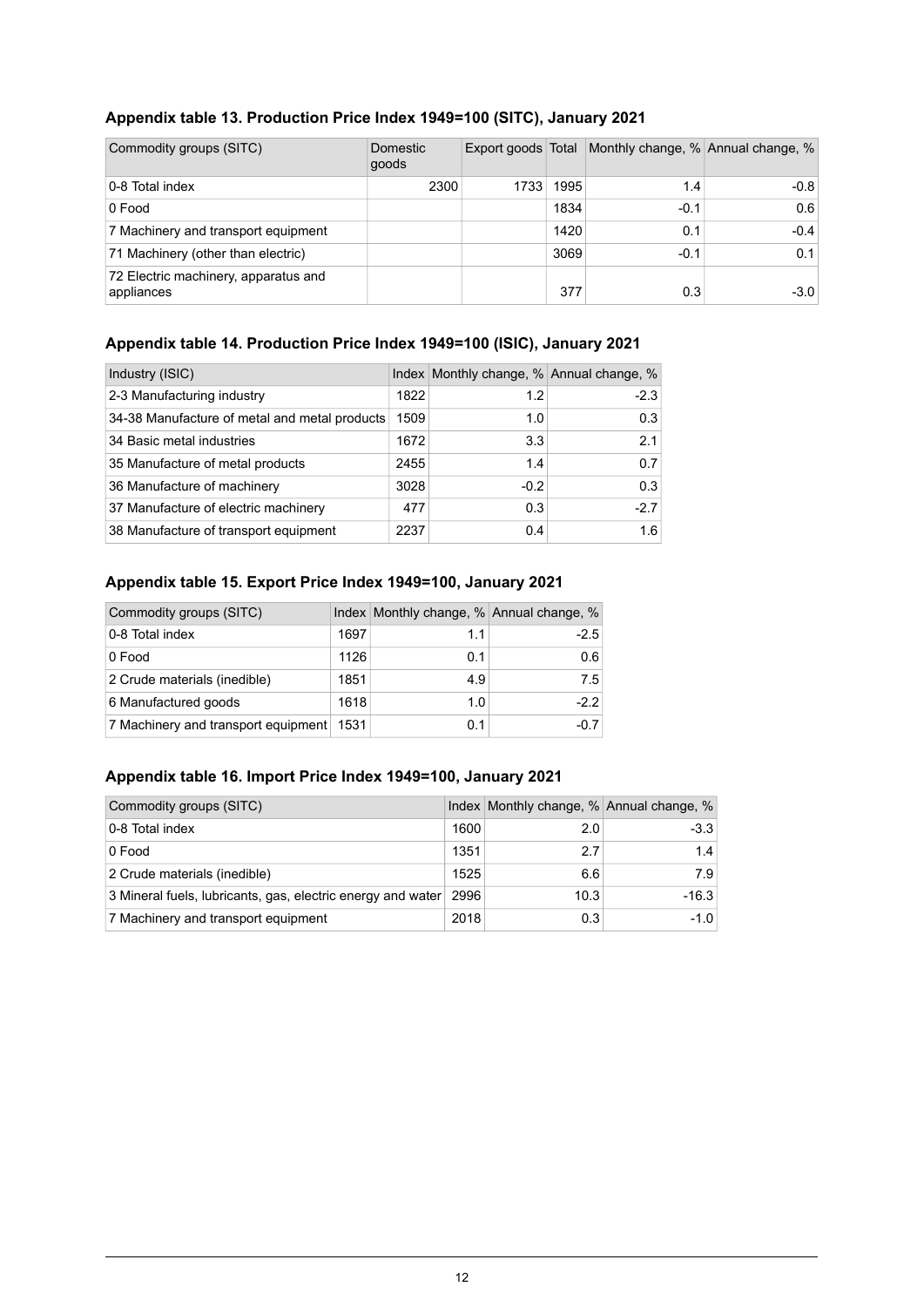<span id="page-12-0"></span>

|  | Appendix table 17. Wholesale Price Index 1949=100, January 2021 |  |  |  |  |
|--|-----------------------------------------------------------------|--|--|--|--|
|--|-----------------------------------------------------------------|--|--|--|--|

| Commodity groups (SITC)                                        | Domestic<br>goods | Import<br>goods | Total | Monthly change, % Annual change, % |         |
|----------------------------------------------------------------|-------------------|-----------------|-------|------------------------------------|---------|
| 0-8 Total index                                                | 2525              | 1953            | 2362  | 1.3                                | 0.0     |
| 0 Food                                                         |                   |                 | 1651  | 0.8                                | 0.3     |
| 3 Mineral fuels, lubricants, gas, electric energy and<br>water |                   |                 | 4304  | 6.6                                | $-0.9$  |
| 31A Mineral fuels and lubricants                               |                   |                 | 5096  | 7.7                                | $-12.5$ |
| 31B Gas, electric energy and water                             |                   |                 | 3322  | 5.5                                | 16.0    |
| 5 Chemicals                                                    |                   |                 | 1587  | 0.6                                | $-1.4$  |
| 68 Base metals                                                 |                   |                 | 2388  | 3.0                                | 10.0    |
| 7 Machinery and transport equipment                            |                   |                 | 1848  | 0.3                                | $-0.5$  |
| 71 Machinery (other than electric)                             |                   |                 | 4289  | 0.1                                | $-0.1$  |
| 72 Electric machinery, apparatus and appliances                |                   |                 | 467   | 0.2                                | $-1.5$  |
| 73 Transport equipment                                         |                   |                 | 2229  | 0.4                                | 1.0     |

## <span id="page-12-1"></span>**Appendix table 18. Producer Price Index 2010=100, January 2021**

| Commodity groups according to NACE-TOL 2008                                  | Index |
|------------------------------------------------------------------------------|-------|
| Total Index                                                                  | 108.2 |
| B Mining and quarrying                                                       | 116.2 |
| C Manufacturing                                                              | 106.5 |
| C10 Manufacture of food products                                             | 115.3 |
| C171 Manufacture of pulp, paper and paperboard                               | 94.7  |
| C172 Manufacture of articles of paper and paperboard                         | 105.2 |
| C20 Manufacture of chemicals and chemical products                           | 114.6 |
| C24 Manufacture of basic metals                                              | 107.5 |
| C25 Manufacture of fabricated metal products, except machinery and equipment | 126.5 |
| C26 Manufacture of computer, electronic and optical products                 | 88.0  |
| C27 Manufacture of electrical equipment                                      | 112.0 |
| C28 Manufacture of machinery and equipment n.e.c.                            | 112.1 |
| D35 Electricity, gas, steam and air conditioning supply                      | 120.1 |

## <span id="page-12-2"></span>**Appendix table 19. Export Price Index 2010=100, January 2021**

| Commodity groups according to NACE-TOL 2008                                  | Index |
|------------------------------------------------------------------------------|-------|
| Total Index                                                                  | 103.9 |
| A Agriculture, Forestry and fishing                                          | 101.1 |
| C Manufacturing                                                              | 103.7 |
| C10 Manufacture of food products                                             | 116.4 |
| C171 Manufacture of pulp, paper and paperboard                               | 99.1  |
| C172 Manufacture of articles of paper and paperboard                         | 103.6 |
| C <sub>20</sub> Manufacture of chemicals and chemical products               | 115.3 |
| C24 Manufacture of basic metals                                              | 105.8 |
| C25 Manufacture of fabricated metal products, except machinery and equipment | 135.7 |
| C26 Manufacture of computer, electronic and optical products                 | 86.5  |
| C27 Manufacture of electrical equipment                                      | 111.4 |
| C28 Manufacture of machinery and equipment n.e.c.                            | 114.4 |
| D35 Electricity, gas, steam and air conditioning supply                      | 88.0  |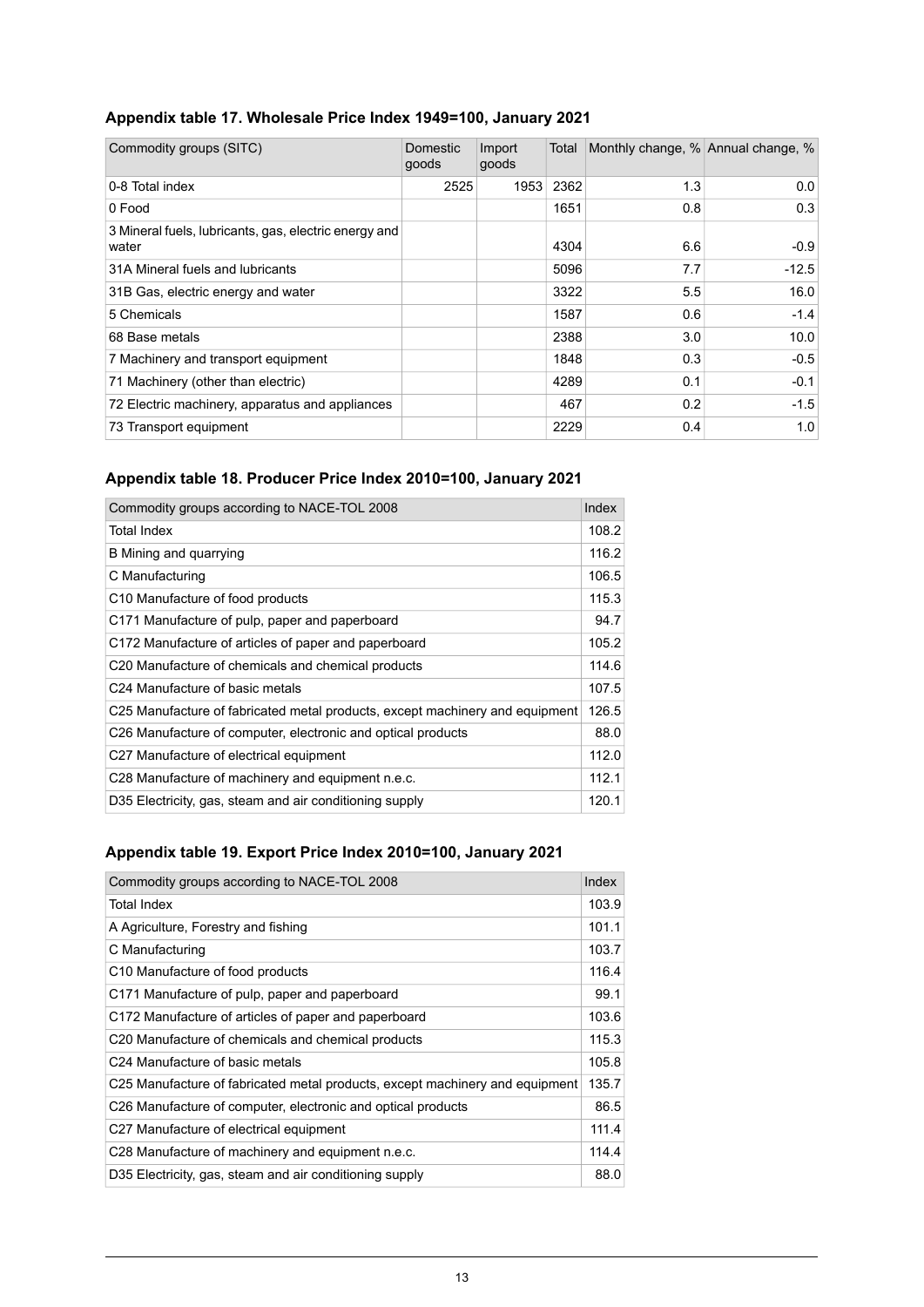<span id="page-13-0"></span>

| Commodity groups according to NACE-TOL 2008                                  | Index |
|------------------------------------------------------------------------------|-------|
| Total Index                                                                  | 107.2 |
| A Agriculture, Forestry and fishing                                          | 96.4  |
| C Manufacturing                                                              | 104.7 |
| C10 Manufacture of food products                                             | 121.6 |
| C171 Manufacture of pulp, paper and paperboard                               | 95.7  |
| C172 Manufacture of articles of paper and paperboard                         | 106.5 |
| C <sub>20</sub> Manufacture of chemicals and chemical products               | 106.2 |
| C24 Manufacture of basic metals                                              | 92.2  |
| C25 Manufacture of fabricated metal products, except machinery and equipment | 110.0 |
| C26 Manufacture of computer, electronic and optical products                 | 94.0  |
| C27 Manufacture of electrical equipment                                      | 106.3 |
| C28 Manufacture of machinery and equipment n.e.c.                            | 109.8 |
| D35 Electricity, gas, steam and air conditioning supply                      | 107.1 |

## <span id="page-13-1"></span>**Appendix table 21. Basic Price Index for Domestic Supply 2010=100, January 2021**

| Commodity groups according to NACE-TOL 2008                                  | Index |
|------------------------------------------------------------------------------|-------|
| <b>Total Index</b>                                                           | 113.4 |
| A Agriculture, Forestry and fishing                                          | 110.1 |
| B Mining and quarrying                                                       | 90.3  |
| C Manufacturing                                                              | 107.4 |
| C <sub>10</sub> Manufacture of food products                                 | 117.0 |
| C171 Manufacture of pulp, paper and paperboard                               | 83.8  |
| C172 Manufacture of articles of paper and paperboard                         | 106.5 |
| C20 Manufacture of chemicals and chemical products                           | 109.1 |
| C24 Manufacture of basic metals                                              | 100.7 |
| C25 Manufacture of fabricated metal products, except machinery and equipment | 121.3 |
| C <sub>26</sub> Manufacture of computer, electronic and optical products     | 94.2  |
| C27 Manufacture of electrical equipment                                      | 108.5 |
| C28 Manufacture of machinery and equipment n.e.c.                            | 108.5 |
| D35 Electricity, gas, steam and air conditioning supply                      | 120.1 |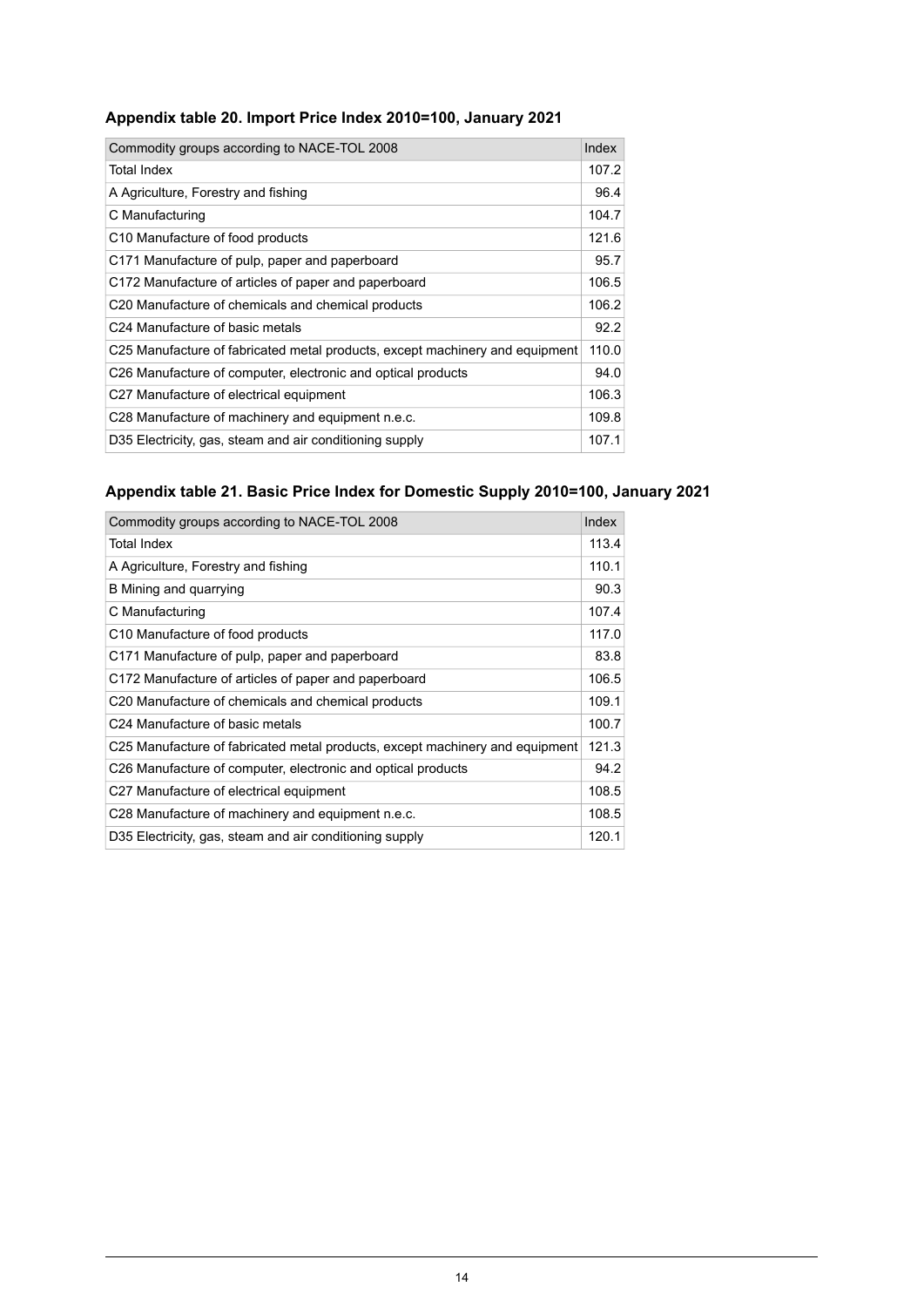## <span id="page-14-0"></span>**Appendixtable22. Basic PriceIndexfor Domestic Supply2010=100, including taxes,January2021**

| Commodity groups according to NACE-TOL 2008                                  | Index |
|------------------------------------------------------------------------------|-------|
| <b>Total Index</b>                                                           | 117.4 |
| A Agriculture, Forestry and fishing                                          | 111.3 |
| B Mining and quarrying                                                       | 105.4 |
| C Manufacturing                                                              | 111.6 |
| C <sub>10</sub> Manufacture of food products                                 | 118.7 |
| C171 Manufacture of pulp, paper and paperboard                               | 84.8  |
| C172 Manufacture of articles of paper and paperboard                         | 107.8 |
| C20 Manufacture of chemicals and chemical products                           | 110.4 |
| C24 Manufacture of basic metals                                              | 101.9 |
| C25 Manufacture of fabricated metal products, except machinery and equipment | 122.8 |
| C26 Manufacture of computer, electronic and optical products                 | 95.3  |
| C27 Manufacture of electrical equipment                                      | 109.9 |
| C28 Manufacture of machinery and equipment n.e.c.                            | 109.9 |
| D35 Electricity, gas, steam and air conditioning supply                      | 128.7 |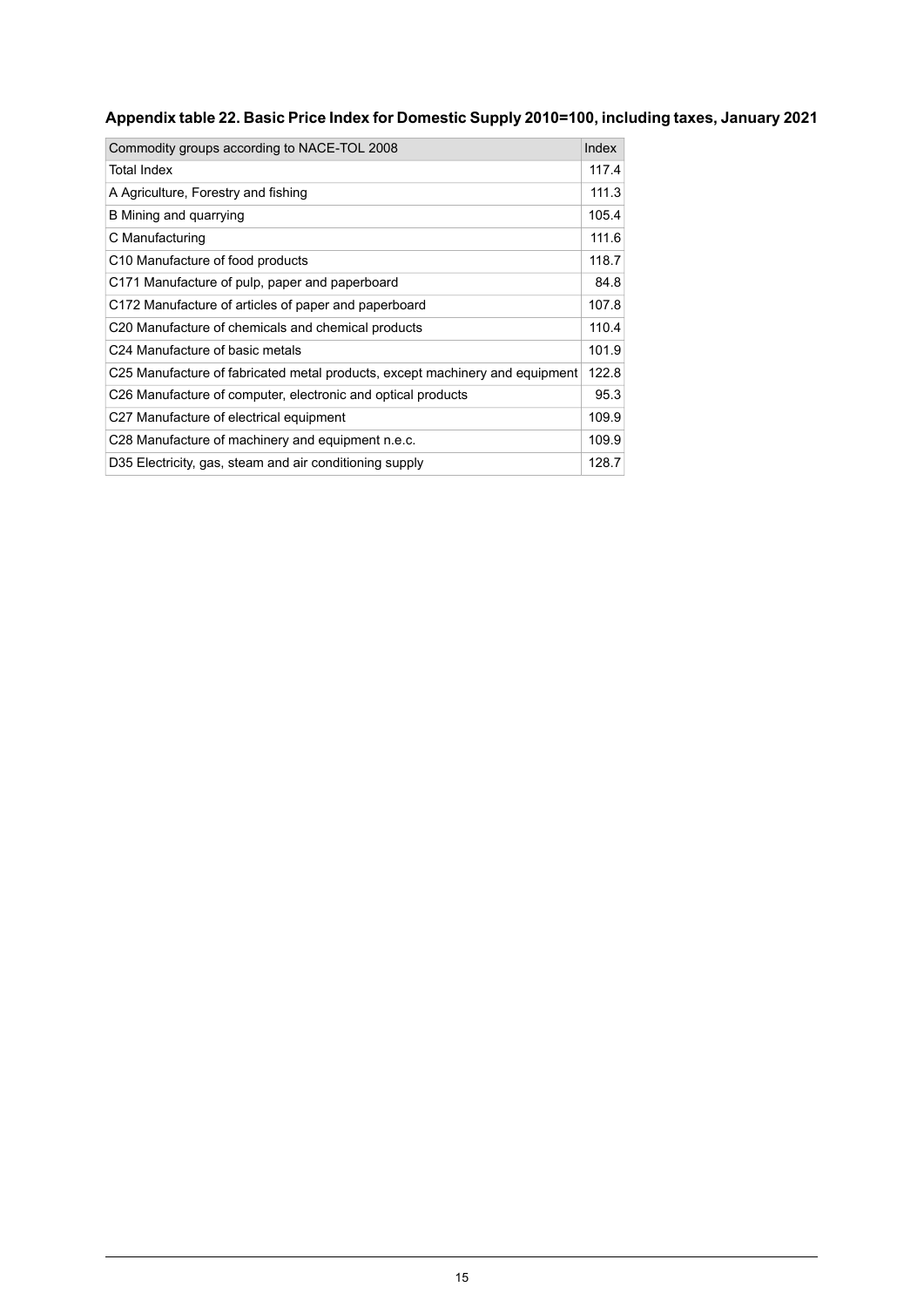| Services by activity (CPA 2015)                                       |       | Point figure Quarterly change, % Annual change, % |         |
|-----------------------------------------------------------------------|-------|---------------------------------------------------|---------|
| TOTAL INDEX                                                           | 105.9 | $-0.1$                                            | 0.4     |
| H TRANSPORTATION AND STORAGE SERVICES                                 | 105.9 | $-0.3$                                            | 0.8     |
| I ACCOMMODATION AND FOOD SERVICES                                     | 108.6 | 0.4                                               | $-0.4$  |
| J INFORMATION AND COMMUNICATION SERVICES                              | 103.6 | 0.0                                               | $-1.5$  |
| L REAL ESTATE SERVICES                                                | 107.3 | 0.3                                               | 0.9     |
| M PROFESSIONAL, SCIENTIFIC AND TECHNICAL SERVICES                     | 105.1 | $-0.3$                                            | $-0.6$  |
| N ADMINISTRATIVE AND SUPPORT SERVICES                                 | 101.2 | $-0.5$                                            | 1.1     |
| P EDUCATION SERVICES                                                  | 107.3 | 1.0                                               | 0.5     |
| Q HUMAN HEALTH AND SOCIAL WORK SERVICES                               | 113.6 | 0.0                                               | 3.8     |
| R ARTS, ENTERTAINMENT AND RECREATION SERVICES                         | 105.2 | 0.2                                               | $-0.2$  |
| S OTHER SERVICES                                                      | 107.0 | 0.0                                               | 1.7     |
| 49 Land transport services and transport services via pipelines       | 104.4 | 0.1                                               | $-0.9$  |
| 49.32 Taxi operation services                                         | 115.3 | $-1.1$                                            | 0.4     |
| 49.41 Freight transport services by road                              | 107.2 | $-0.4$                                            | $-0.6$  |
| 50.20 Sea and coastal freight water transport services                | 87.2  | $-7.7$                                            | $-12.9$ |
| 52 Warehousing and support services for transportation                | 108.8 | 0.0                                               | 4.5     |
| 52.10 Warehousing and storage services                                | 108.2 | 0.2                                               | $-0.3$  |
| 52.24 Cargo handling services                                         | 97.9  | $-0.5$                                            | 1.9     |
| 53 Postal and courier services                                        | 133.1 | 0.6                                               | 2.5     |
| 53.10 Postal services under universal service obligation              | 139.6 | 0.6                                               | 4.3     |
| 53.20 Other postal and courier services                               | 107.0 | 0.7                                               | $-2.8$  |
| 56 Food and beverage serving services                                 | 109.4 | 0.8                                               | 2.2     |
| 58 Publishing services                                                | 109.2 | 0.0                                               | $-1.5$  |
| 61 Telecommunications services                                        | 100.2 | $-0.1$                                            | $-3.0$  |
| 62 Computer programming, consultancy and related services             | 103.2 | 0.0                                               | $-0.9$  |
| 63 Information services                                               | 92.6  | 0.0                                               | $-1.6$  |
| 68.20A Rents of office premises                                       | 104.6 | 0.2                                               | 0.6     |
| 68.20B Rents of business premises                                     | 103.6 | 0.5                                               | 0.8     |
| 69 Legal and accounting services                                      | 108.1 | $-0.1$                                            | 0.4     |
| 69.10 Legal services                                                  | 113.9 | 0.1                                               | 1.5     |
| 69.20 Accounting, bookkeeping and auditing services; tax consulting   |       |                                                   |         |
| services                                                              | 105.2 | $-0.3$                                            | $-0.1$  |
| 70.2 Management consulting services                                   | 106.4 | $-0.2$                                            | $-1.4$  |
| 71.2 Technical testing and analysis services                          | 101.2 | $-0.1$                                            | 0.3     |
| 73 Advertising and market research services                           | 104.2 | $-0.9$                                            | 0.7     |
| 73.1 Advertising services                                             | 103.8 | $-0.9$                                            | 0.7     |
| 77.32 Rental and leasing services of construction and civil engi      | 93.2  | $-0.2$                                            | $-1.3$  |
| 78.20 Temporary employment agency services                            | 105.9 | 0.4                                               | 1.8     |
| 81 Services to buildings and landscape                                | 108.4 | 0.1                                               | 1.7     |
| 81.1 Combined facilities support services                             | 110.4 | 0.2                                               | 2.4     |
| 81.2 Cleaning services                                                | 107.2 | 0.1                                               | 1.4     |
| 85 Education services                                                 | 107.3 | 1.0                                               | 0.5     |
| 86 Human health services                                              | 113.6 | 0.0                                               | 3.8     |
| 90 Creative, arts and entertainment services                          | 115.7 | $-0.1$                                            | 0.7     |
| 93 Sporting services and amusement and recreation services            | 100.6 | 0.4                                               | $-0.6$  |
| 95 Repair services of computers and personal and household goods      | 108.2 | 0.4                                               | 1.4     |
| 96.01 Washing and (dry-)cleaning services of textile and fur products | 104.6 | $-1.0$                                            | 1.9     |

## <span id="page-15-0"></span>**Appendix table 23. Producer Price Indices for Services 2015=100, BtoAll, 4th quarter 2020**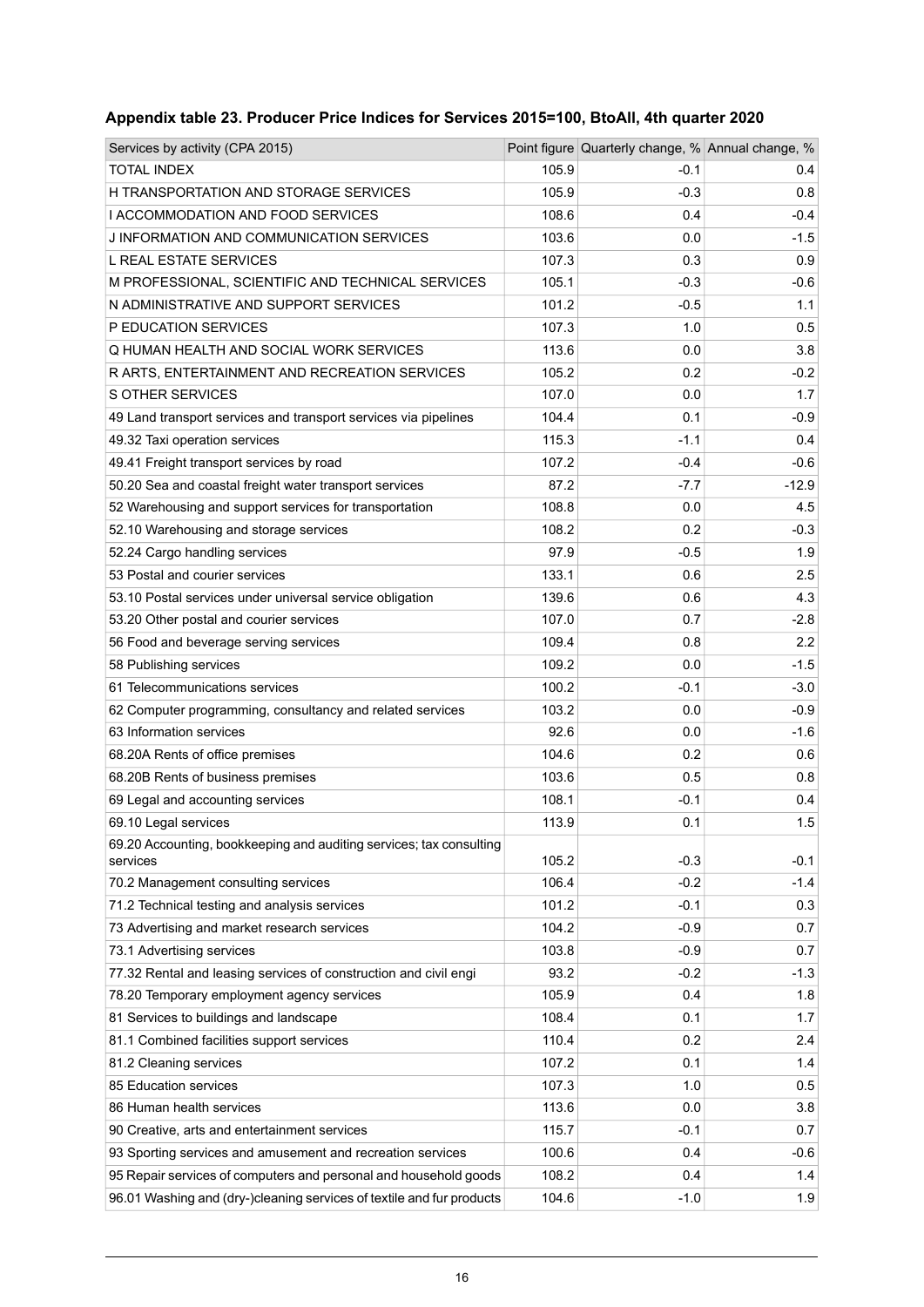|                                                                                 |     |            | 2018-2019, % 2019-2020, % 11/2019-11/2020, % 12/2019-12/2020, % |            |  |  |
|---------------------------------------------------------------------------------|-----|------------|-----------------------------------------------------------------|------------|--|--|
| Finland                                                                         | 0.4 | $-4.9$     | $-4.8$                                                          | $-3.1$     |  |  |
| Sweden                                                                          | 3.2 | $-3.4$     | $-4.5$                                                          | $-2.9$     |  |  |
| Germany                                                                         | 0.9 | $-0.8$     | $-0.6$                                                          | $-0.4$     |  |  |
| France                                                                          | 0.5 | $-1.9^{1}$ | $-1.9^{1}$                                                      | $-1.3^{1}$ |  |  |
| United Kingdom                                                                  | 0.8 | $-1.0$     | $-0.6$                                                          | $-0.5$     |  |  |
| <b>EU-27</b>                                                                    | 0.7 | $-2.2^{2}$ | $-1.9$                                                          | $-1.5^{2}$ |  |  |
| Euro area                                                                       | 0.5 | $-2.4$     | $-2.1$                                                          | $-1.7$     |  |  |
| <b>United States</b>                                                            | 0.0 | $-2.1^{1}$ | $-1.0^{1}$                                                      | $0.3^{1}$  |  |  |
| Japan                                                                           | 0.2 | $-1.2$     | $-2.3$                                                          | $-2.0$     |  |  |
| Courses: Ctatistics Finland, Fursatet, U.C. Department of Labour, Dank of Japan |     |            |                                                                 |            |  |  |

#### <span id="page-16-0"></span>**Appendix table 24. Producer Price Index, international comparison**

Sources: Statistics Finland, Eurostat, U.S. Department of Labour, Bank of Japan The compiling methods of the indices may vary by country.

1) preliminary

<span id="page-16-1"></span>2) Eurostat estimate

#### **Appendix table 25. Wood pellet, consumer price (Appendix table was corrected on 26.2.2021.)**

| Time    | Price, e/t | Price, c/kWh | Index 2015=100 | Yearly Change, % |
|---------|------------|--------------|----------------|------------------|
| 02/2015 | 277.2      | 5.84         | 101.1          | $-3.5$           |
| 05/2015 | 271.8      | 5.72         | 99.1           | $-5.5$           |
| 08/2015 | 274.6      | 5.78         | 100.1          | $-4.5$           |
| 11/2015 | 273.2      | 5.75         | 99.6           | $-0.5$           |
| 02/2016 | 273.4      | 5.76         | 99.7           | $-1.4$           |
| 05/2016 | 272.4      | 5.73         | 99.3           | $0.2\,$          |
| 08/2016 | 270.0      | 5.68         | 98.5           | $-1.7$           |
| 11/2016 | 270.3      | 5.69         | 98.6           | $-1$             |
| 02/2017 | 271.9      | 5.72         | 99.2           | $-0.6$           |
| 05/2017 | 265.2      | 5.58         | 96.7           | $-2.6$           |
| 08/2017 | 272.8      | 5.74         | 99.5           | 1.1              |
| 11/2017 | 269.0      | 5.66         | 98.1           | $-0.5$           |
| 02/2018 | 267.5      | 5.63         | 97.6           | $-1.6$           |
| 05/2018 | 270.1      | 5.69         | 98.5           | 1.8              |
| 08/2018 | 271.0      | 5.7          | 98.8           | $-0.7$           |
| 11/2018 | 276.6      | 5.82         | 100.9          | 2.8              |
| 02/2019 | 276.9      | 5.83         | 101.0          | 3.5              |
| 05/2019 | 276.0      | 5.81         | 100.7          | 2.2              |
| 08/2019 | 277.5      | 5.84         | 101.2          | 2.4              |
| 11/2019 | 288.9      | 6.08         | 105.4          | 4.5              |
| 02/2020 | 277.4      | 5.84         | 101.2          | 0.2              |
| 05/2020 | 277.4      | 5.84         | 101.2          | 0.5              |
| 08/2020 | 277.4      | 5.84         | 101.2          | 0.0              |
| 11/2020 | 277.1      | 5.83         | 101.1          | $-4.1$           |

Energy prices are published on Statistics Finland's website at

http://tilastokeskus.fi/til/ehi/index\_en.html

The calculation of the consumer price of wood pellets and the index based on the consumer price has been revised and the base year of the index has been changed to 2015=100. Chaining coefficient of pellet index 2010=100: 1.05031. More information about the revision is available in the release text of this producer price index publication.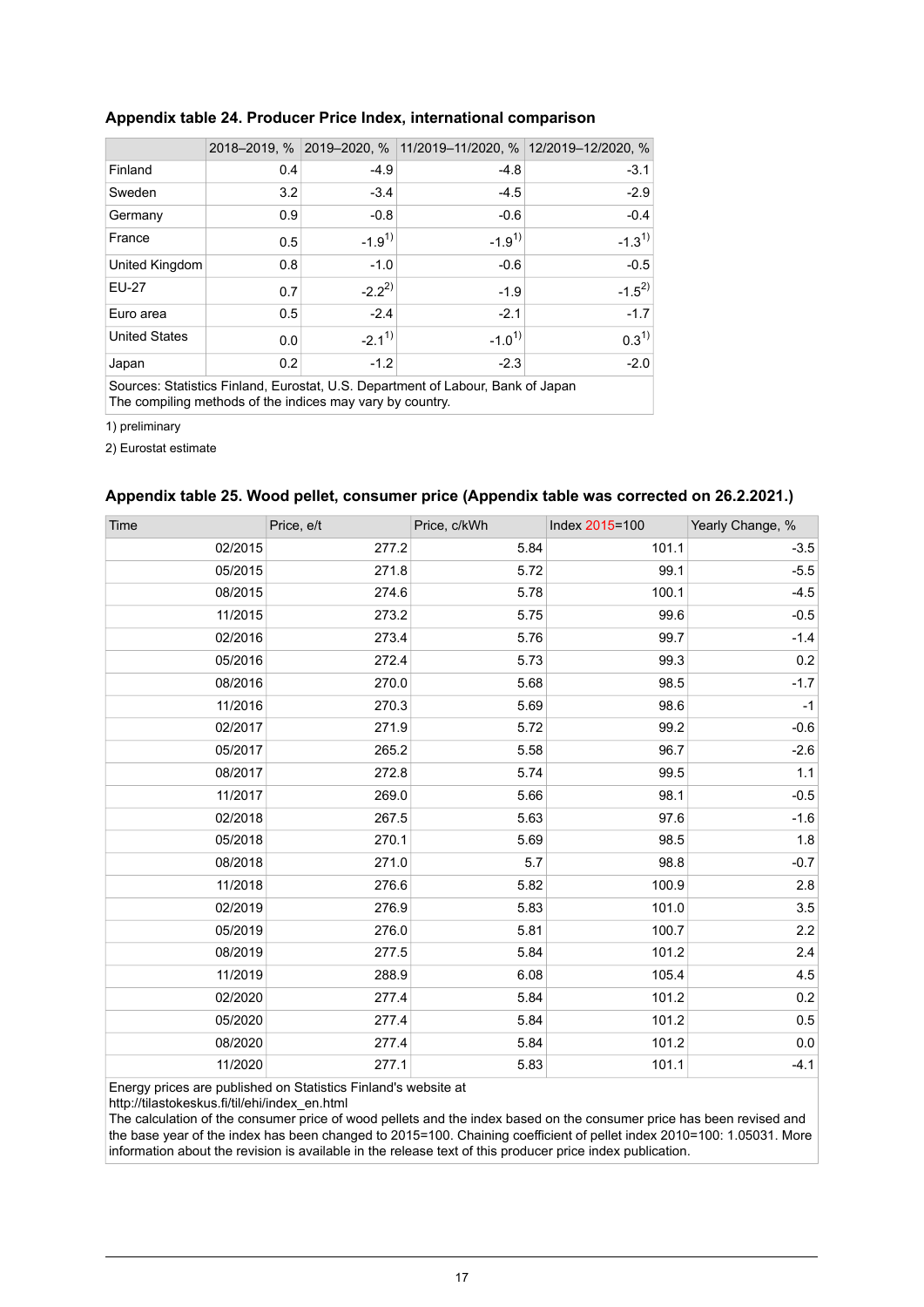<span id="page-17-0"></span>**Appendix table 26. Basic Price Index for Domestic Supply 2000=100 (NACE-TOL 2002), January 2021**

Commodity groups according to NACE-TOL | Index E40 Electricity, gas, steam and hot water supply 254.9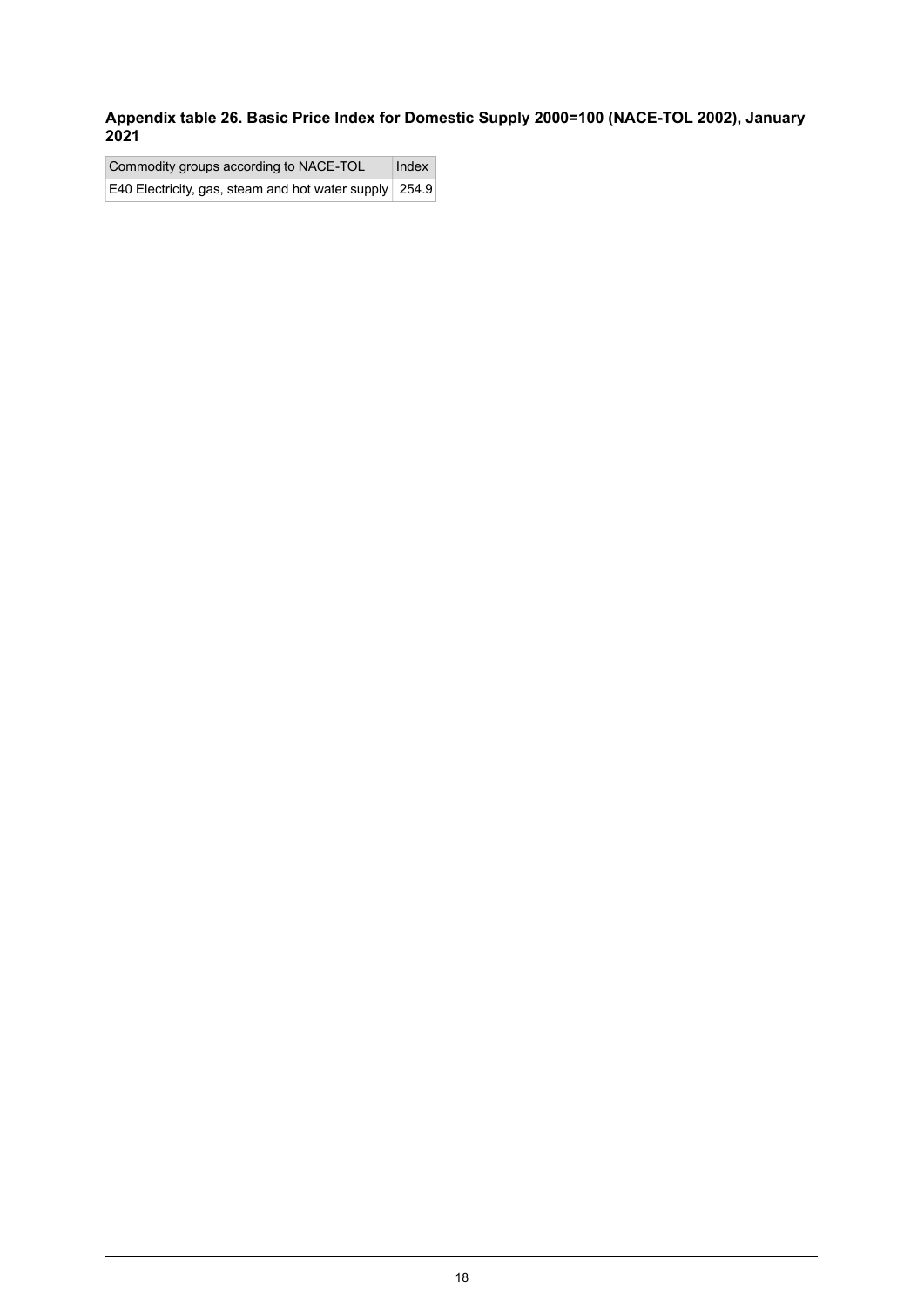## <span id="page-18-0"></span>Quality Description of Producer Price Indices 2015=100

## 1. Relevance of statistical information

#### 1.1 A summary of the information content and purpose of use of the statistics

The producer price indices 2015=100 comprise five indices: Producer price index for manufactured products, Export price index, Import price index, Basic price index for domestic supply, and Basic price index for domestic supply, including taxes. These indices measure price development of commodities from the enterprise's viewpoint and describe the relative changes in these prices against the base or comparison periods. Because the price concepts used and the included industries vary by index, the indices measure price development somewhat differently.

One of the key usages of the producer price indices is to function as a deflator in national accounts calculations. With them, the value of production orsalesis converted to the volume of production. Producer price indices are also used as an index clause in agreements, which means that the final amount of a payment specified in an agreement is tied to a change in some index. Enterprises can use the data of the statistics when comparing the price development of their purchases or sales with the average development of the producer price indices. Data from producer price indices can be combined with other data on business trends, such as those on the volume index of industrial output in order to analyse business trends more closely.

- 1.2 Data sources and classifications and concepts used
- 1.2.1 Information source

The price data of the producer price indices are collected primarily from enterprises. In addition to the data collected direct from enterprises, price data or point figures from other statistics of Statistics Finland are also used in calculating the producer price indices. The development in the prices of certain raw material headings in imports and exports is measured with the data obtained from the foreign trade statistics of Finnish Customs. In addition, data from the Natural Resources Institute Finland, the Energy Authority, the Finnish Energy Industries and some international commodity exchanges, such as the London Metal Exchange are used in the producer price indices.

#### 1.2.2 Classifications

Starting from the base year 2015, the classification is the Classification of Products by Activity CPA 2015 (CPA Ver. 2.1) which is the European Statistical Classification of Products by Activity. In addition, the classification by purpose of use, MIG is used: energy products, raw materials and producer's goods, investment goods, and durable and other consumer goods. In indices with base year 2010, the publication levels used is the Standard Industrial Classification 2008 based on the EU's standard industrial classification NACE Rev. 2. The UN's International SITC product classification (Standard International Trade Classification) is used in indices whose base year is 1949. In addition, the UN's International ISIC industry classification (International Standard Industrial Classification) is used in the Producer Price Index for Manufactured Products 1949=100.

#### 1.2.3 Concepts used

### **Producer Price Index for Manufactured Products**

The producer price index for manufactured products 2015=100 measures average changes in the prices of goods sold by domestic producers. The index includes both goods sold at home and goods sold abroad. The price used for goods intended for the domestic market is the so-called at the factory-gate price that does not include taxes. The price for export goods is the price obtained by the exporter. It is usually the same as the export f.o.b. price (free on board). The Producer Price Index for Manufactured Products covers the commodities in industries B-E, ranging from minerals to water and waste management services.

### **Export Price Index**

The Export Price Index 2015=100 measures changes in the f.o.b. (Free on board) prices of export goods. Foreign-currency export prices are converted to euro using the mean rate for the reference month. The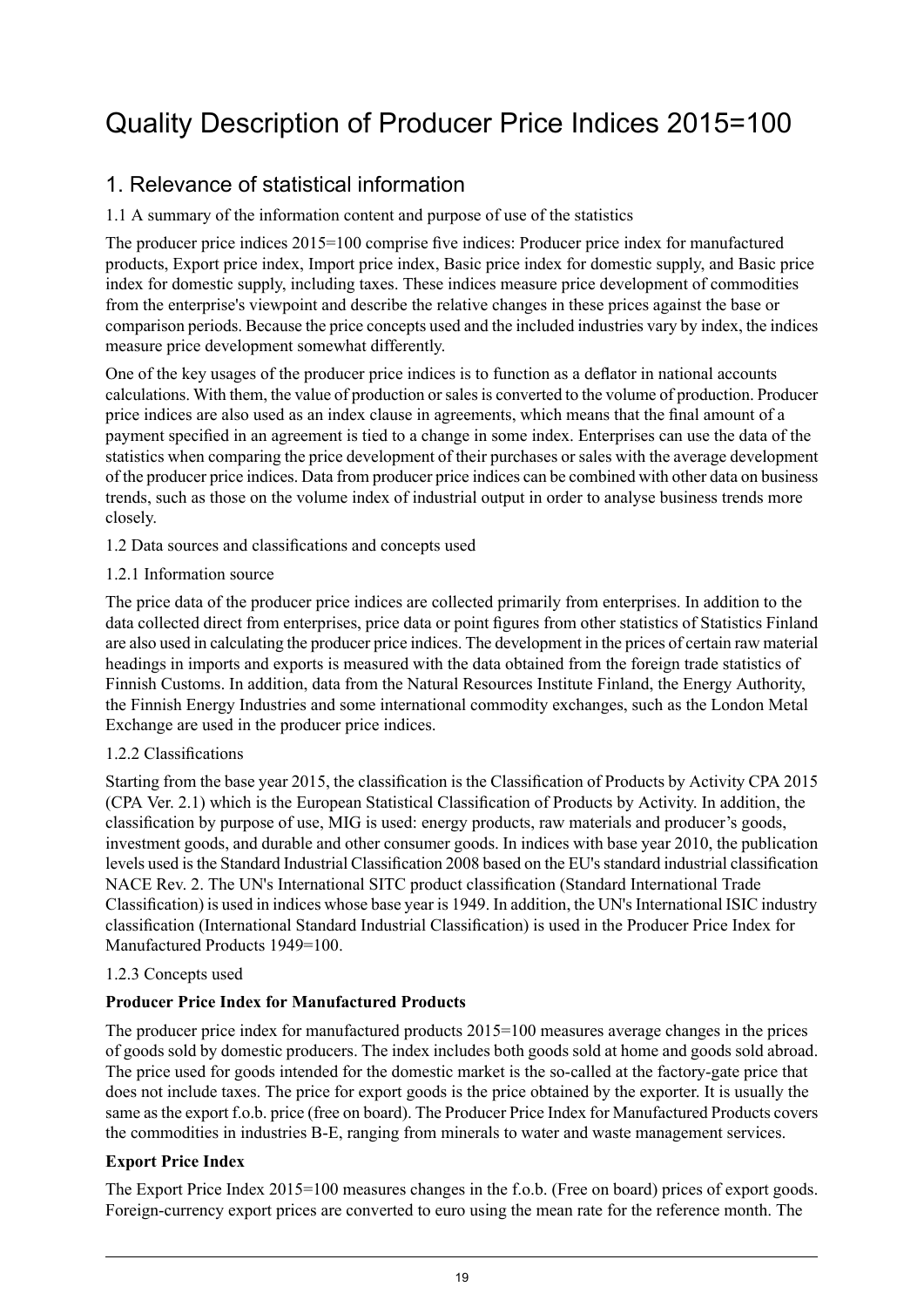Export Price Index 2015=100 covers the commodities in industries A–E, that is, from agricultural products to water and waste management services.

### **Import Price Index**

The Import Price Index 2015=100 measures development in the c.i.f. (Cost, insurance and freight) prices of imported goods. C.i.f. prices are inclusive of cost, insurances and freight. Foreign-currency import prices are converted to euro using the mean rate for the reference month. The Import Price Index 2015=100 covers the commodities in industries A–E, from agricultural products to water and waste management services.

#### **Basic Price index for Domestic Supply**

The Basic Price Index for Domestic Supply 2015=100 measures changes in the tax-free prices of goods used in Finland as they first enter the market. As the index measures the tax-free price development of total domestic supply at the stage when products leave the producers and enter the market, and correspondingly as products arrive in the country after customs, it is more accurate to talk of the basic price of a product than of the producer price. The price for domestic goods is the factory price exclusive of taxes. The price for imported goods is the c.i.f. price of the imports to which customs are added The Basic Price Index for Domestic Supply covers the commodities in industries A–F, from agricultural products to construction.

#### **Basic Price index for Domestic Supply including taxes**

The Basic Price index for Domestic Supply, Including Taxes 2015=100 corresponds with the Basic Price Index for Domestic Supply, but shows changes in the value added tax, excise taxes and car taxes. The Index includes both domestic and imported goods. The price for domestic goods comprises the factory price, value-added tax and other indirect taxes. The price for imported goods, in turn, comprises the c.i.f. price of the imports, customs duties, value-added tax and other indirect taxes. Besides the value-added tax, indirect taxes comprise diverse excise duties, and the vehicle tax. The Basic Price index for Domestic Supply, Including Taxes covers the commodities in industries A–F, from agricultural products to construction.

Other concepts can be found on the home pages of the producer price indices under "Concepts and definitions" (http://tilastokeskus.fi/til/thi/kas.html).

#### 1.3 Acts and decrees

The production of the Index is based on the Finnish Statistics Act (280/2004, amend. 361/2013) and on a Council Regulation (EC) concerning short-term statistics (No 1165/1998 and 1158/2005). Only the data necessary for the calculation of the index but not available from another source are collected from data suppliers. Confidentiality is taken into account when data are published. The data or development of a single enterprise cannot be deduced on the basis of the results. The producer price indices belongs to the so-called insider statistics, data from which may not be released to the public before the set of statistics is published.

## 2. Methodological description of the survey

### 2.1. Population and sample

The definitions of the populations of the Producer Price Indices 2015=100 differ from one another. The population of the Producer Price Index for Manufactured Products covers all commodities sold by domestic producers at market price that belong to industries B-E (from mining and quarrying to water and waste management services). The population of the Export Price Index covers all commodities sold by domestic enterprises to foreign actors that belong to industries A-E (from agriculture to water and waste management services). The population of the Import Price Index covers the products bought by enterprises operating in Finland from foreign actors that have been imported to Finland (Finnish consumption, transit export removed). The population of the Import Price Index covers all commodities that belong to industries A-E (from agriculture to water and waste management services).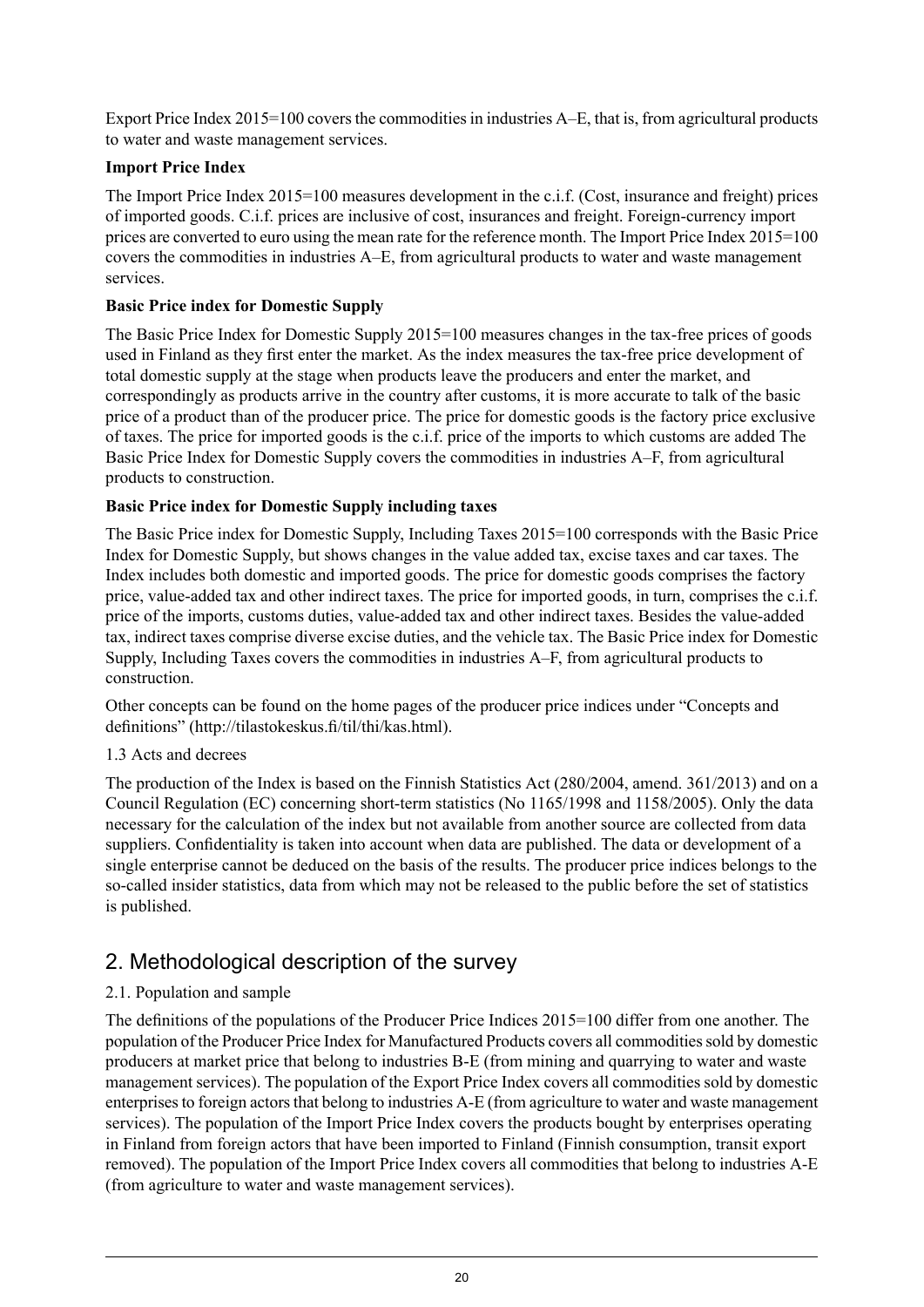The population of the Basic Price Index for Domestic Supply consists of products to be sold entering the domestic market for the first time (domestic manufacture + imports). The index covers all commodities that belong to industries A-F (from agriculture to construction). The population of the Basic Price Index for Domestic Supply, Including Taxes is the same.

The sample of the Producer Price Indices is created in two stages. First the CPA product categories have been selected and then the data provider enterprises are drawn for each CPA product category. The weight frames of CPA product categories for the producer price indices are built using the data of the supply and use tables of National Accounts and Finnish Customs'statistics on foreign trade. The supply and use tables include the summed up value of Finnish enterprises' production, exports and imports by heading. The value of production staying on the domestic market is obtained by deducting the value of exports from the value of domestic supply. The time cut-off principle is used in heading selection, that is, those CPA headings were selected for price indices in which the value of domestic supply/exports/imports was highest.

The frames of the data supplier sample have been formed on the basis of data obtained from the statistics on industrial output and the Finnish Customs' foreign trade statistics. The enterprise-specific values of exports and imports by heading were obtained from the Finnish Customs' foreign trade statistics. In terms of production that remains on the domestic market, the enterprises' heading-specific supply value has been calculated by deducting the enterprise's heading-specific value of exports from the heading-specific supply value of the commodity statistics.

The enterprise sample was drawn by stratified sampling. Stratification is based on the value has been used enterprises' domestic supply/exports/imports. Simple random sampling was used within the strata. The number of data suppliers selected for each heading depended on the size of the entire frame. The more enterprises in a sample, the more data suppliers were selected from that sample. The dominant enterprises in each heading were selected to the sample with a probability of one.

The products monitored in each commodity category or variants whose prices are monitored monthly have been selected in cooperation with the data suppliers.

2.2. Index calculation

The overall index of the Producer Price Index for Manufactured Products describesthe average development in the prices of the headings included in the index. Geometric averages for all the headings of each enterprise are calculated on the basis of price ratios (=current price/previous price) derived from individual variants. These micro indices are combined into an overall index/product index by weighting each micro index with its own weighting coefficient. In other words, price changes of individual commodities have different-sized effects on the overall index. At the CPA product classification 4-digit level producer price indices are Laspeyres indices. Below the 4-digit level, the weights can be revised as necessary and new commodities or data suppliers included in the index.

The calculation of the Producer Price Index will be reviewed starting from the Index for January 2019 so that the indices become annual chain-linked indices. In practice, the shift to the chain-linked index method means that the weight structure of the Producer Price Index will in future be updated every year. The new weight structure will take effect starting from the Index for January of each year. In addition to the weight structure, product categories and the enterprise sample can also be updated annually, if needed. The base year of the Index remains unchanged (2015=100). In future, the index calculation will be made so that each index series is chained forward with changes in the Index calculated according to the new weight structure. A more detailed description of the calculation method is available in the updated Producer Price Index for Manufactured Products and Producer Price Indices for Services 2015=100 Handbook for Users to be published in near future. These changes improve the quality of the Index, because with their help, structural changes in production, exports and imports can be taken into account faster in future.

## 3. Correctness and accuracy of data

The Producer Price Indices are calculated using some 5,500 price data items collected from approximately 1,500 data suppliers. The numbers of data items and suppliers vary by index: for example the Producer Price Index for Manufactured Products covers some 3,000 price data items. These indices measure price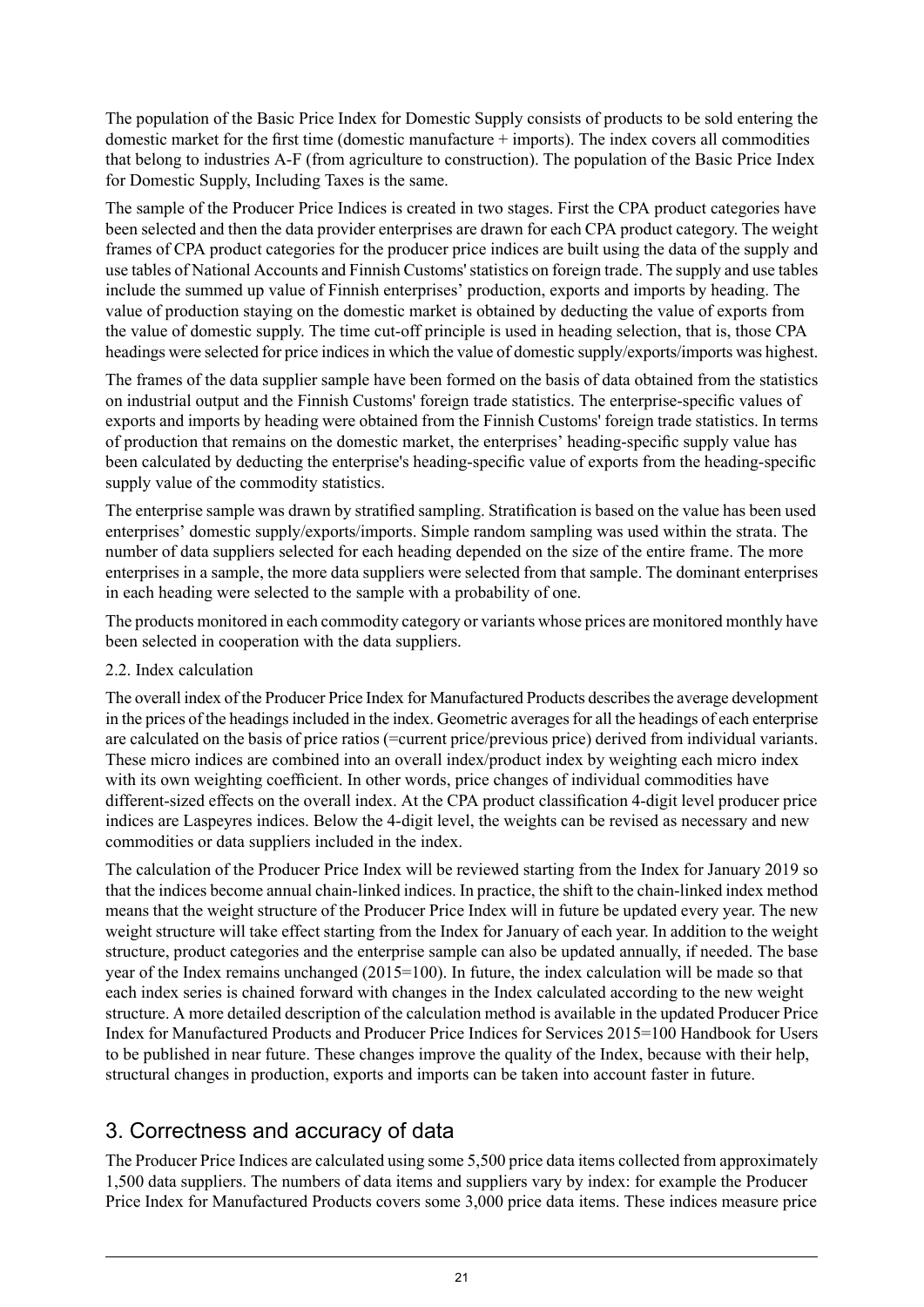development of commodities from enterprises' viewpoint slightly and describe the relative changes in these prices against the base or comparison periods.

The accuracy of the Producer Price Indices is affected by possible sampling error and data processing errors. The magnitude of the errors has not been estimated.

The correctness of the indices is also influenced by non-response, which in producer price indices is between two and five per cent on monthly level. Efforts are made to reduce non-response by reminding respondents to supply the requested data.

## 4. Timeliness and promptness of published data

The statistics are published on the 24th day of the month following the statistical reference month or on the first working day following it at 8 am. As an exception, the data for January are released on the 26th day of the following month, and the data for November are released on the last workday preceding 24 December.

The price data collected from enterprises are average prices in the month of the inquiry. If an average price cannot be determined, the price data notation may also be the price for delivery/invoicing/payment on the 15th day of the month.

## 5. Accessibility and transparency/clarity of data

#### **Statistical release**

A short release discussing the latest figures of the Producer Price Indices is published monthly online, the release can be found on the home page of the statistics.

#### **Internet service**

Data are published on the home pages of the statistics. The publication of the Producer Price Indices can be downloaded in PDF format from the home page (http://tilastokeskus.fi/til/thi/tup.html) after the statistics have been released. Industry-specific index series 2015=100, 2010=100 and 1949=100 are also published in Statistics Finland's self-service system (StatFin) for statistical data. The user manuals of Producer Price Indices are available in PDF format at http://tilastokeskus.fi/til/thi/men. Here you can also find the CPA and MIG weight structures of the indices. All the above-mentioned services are free-of-charge. In addition, Eurostat, the Statistical Office of the European Communities, publishes country-specific producer price indices data on its website.

#### **Customer-specific indices**

A customer-specific index can be compiled for groups of goods that are not included in Statistics Finland's regular index production or classification. Special indices can be produced from all producer price indices. You can inquire about chargeable special indices from Statistics Finland, phone +358 29 551 1000/ producer prices.

## 6. Comparability of statistics

The producer price index and the implicit price index of national accounts may differ considerably from one another for some products/indices. Differences are caused, for example, by structural differences in the commodity combinations included in the indicators and by different calculation methods.

The price indices of imports and exports of Finnish Customs based on unit values differ from the import and export price indices calculated by Statistics Finland. The reason for the deviations is, on one hand, different methods and, on the other, different observation data.

A long time series 1949=100 is calculated on the producer price indices. This time series is always chained with the newest index, whereby the changes in the index correspond to the changes in the newest index.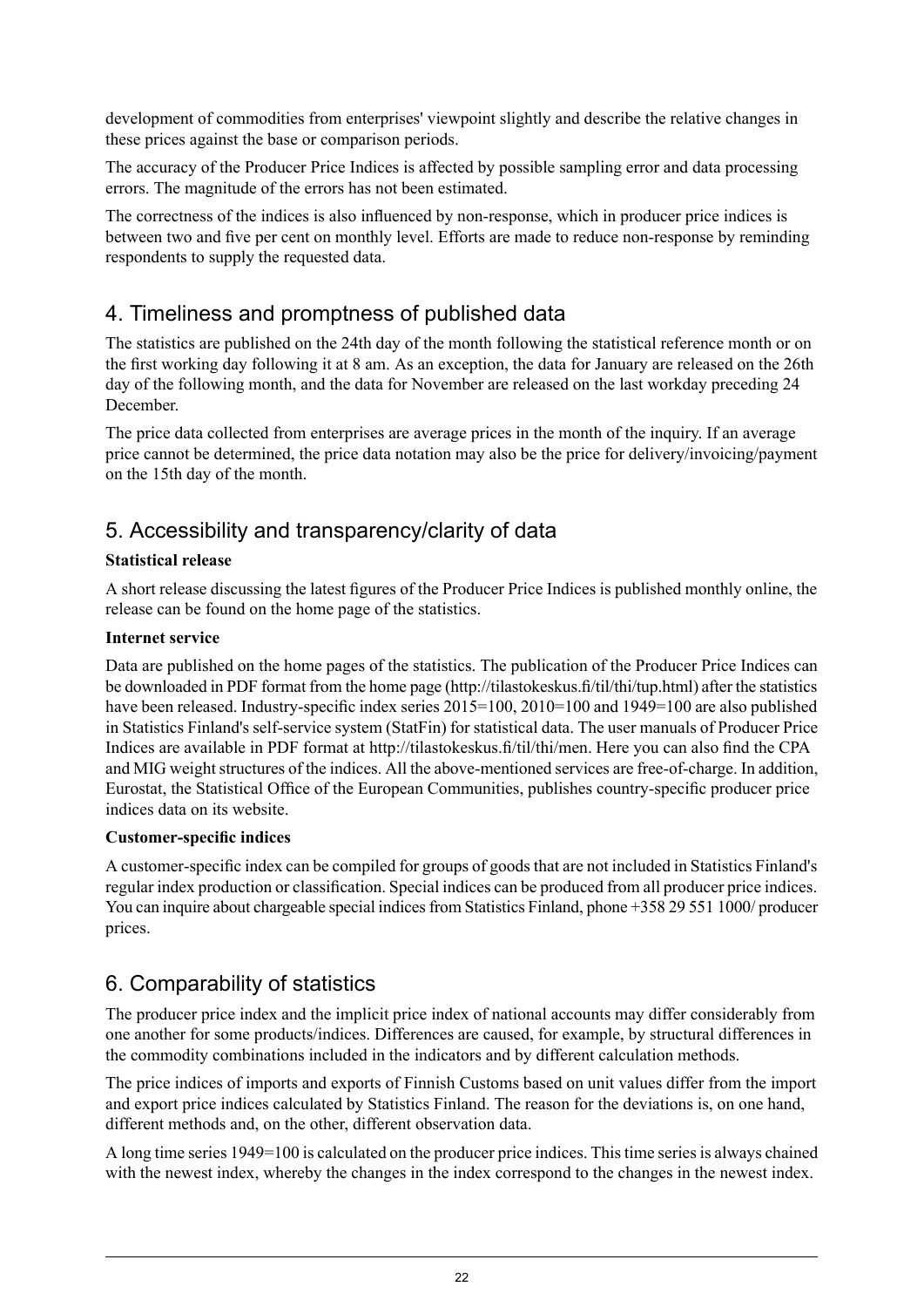## 7. Coherence and consistency/uniformity

The point figures of Producer Price Indices concerning a certain month are final; they are not to be revised or altered other than in exceptional cases.